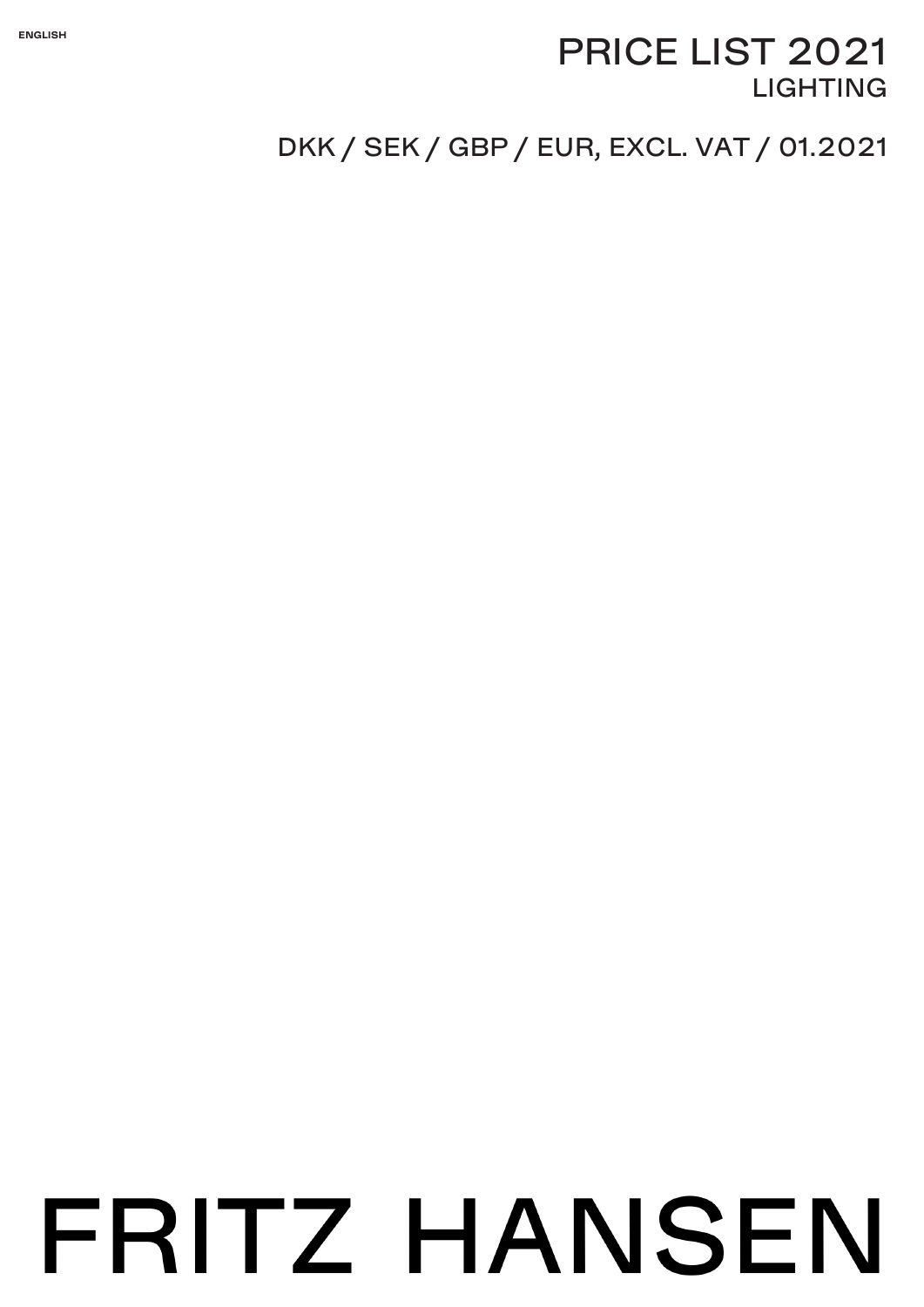# CONTENT

### 03 • GENERAL TERMS AND CONDITIONS

### LIGHTING

- 04 Aeon Rocket™
- 05 AQ01™
- 06 Avion™
- 07 Calabash™
- 08 Caravaggio™
- 09 Caravaggio™
- 10 Caravaggio™ Matt 11 Caravaggio™ Matt
- 
- 12 Caravaggio™ Opal
- 13 Caravaggio™ Read 14 Concert™
- 
- 15 Cross-Plex™
- 
- 16 Dogu™ 17 KAISER idell™
- 18 KAISER idell™
- 19 Night Owl™
- 20 Orient™
- 21 Silhuet™
- 22 PM-02
- 23 Suspence™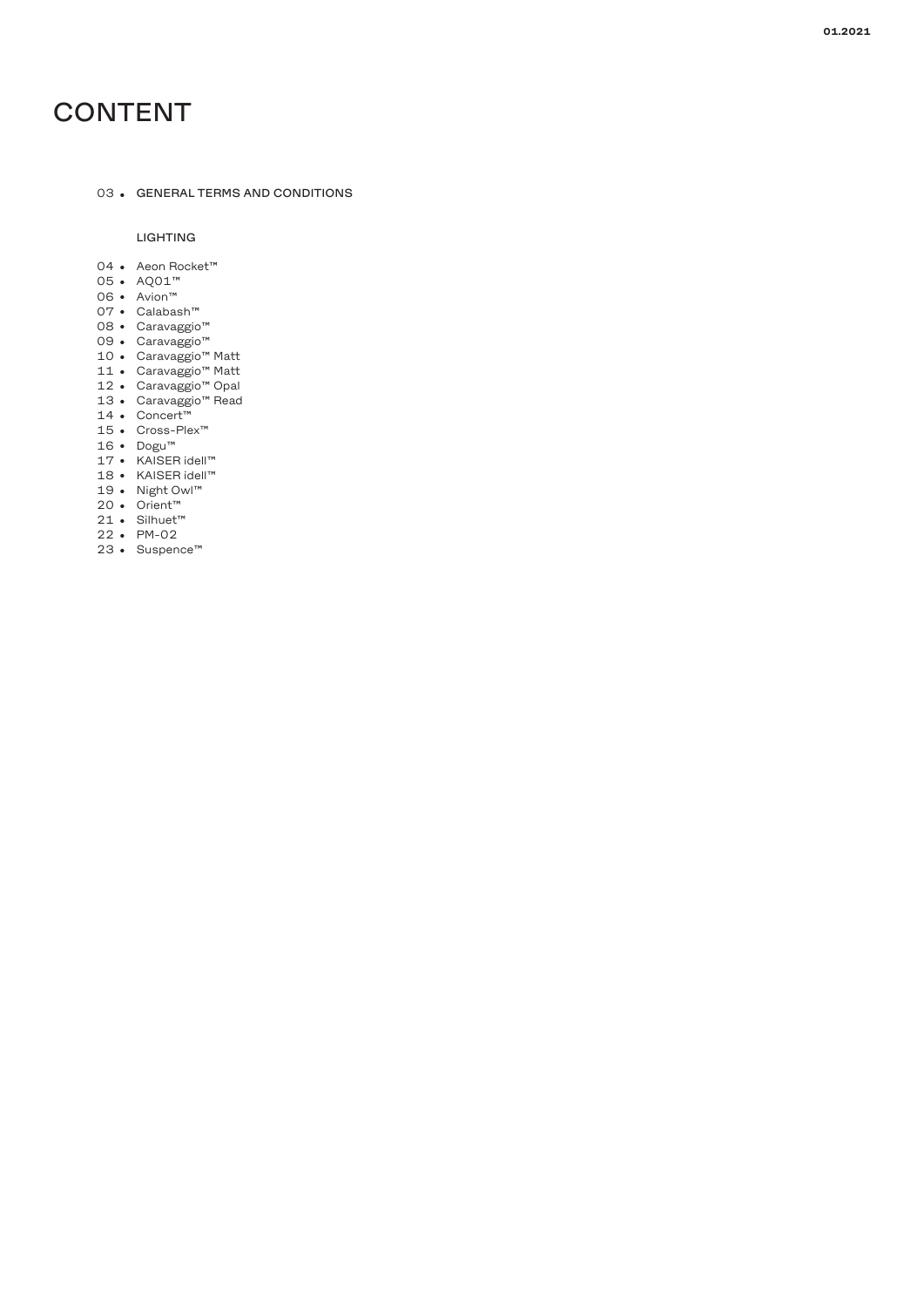# GENERAL TERMS AND CONDITIONS

### Below general terms and conditions shall apply only to all contracts regarding the Fritz Hansen accessories and lighting collection.

Price lists state the recommended retail price (RRP) and prices excl. VAT exclusive of freight and fees. All prices can be changed without notice. Changes to the collection such as discontinued products and/or items out of stock can occur even when stated differently in the price list. Updated information will be available on the partner portal only (mentioned below).

### ORDERS AND TERMS OF DELIVERY

Orders must be placed through Fritz Hansen's web based order system called the Partner Portal. Orders are not binding until the customer has received a written order confirmation from Fritz Hansen.

### DELIVERY - EUROPE

Delivery within the EU will primarily be made through GLS and UPS parcel service and will be handled in accordance with the GLS and UPS standard delivery terms and at the following approx. freight rates per order:

| Rate                 | Per order                                                      |
|----------------------|----------------------------------------------------------------|
| $F1*$                | DKK 150,<br>€ 20,<br>£18, SEK 200                              |
| Rest of the<br>world | To be picked up<br>at Fritz Hansen<br>Accessories<br>warehouse |

Free shipping from DKK 3000 / EUR 450 / GBP 350 / SEK 4000 total order value excl. VAT.

For deliveries to outer areas such as islands in Portugal and Spain as well as Svalbard in Norway and others a surcharge of DKK 420/€ 56/£ 42 per parcel will apply.

### DELIVERY - REST OF THE WORLD

The goods must be picked up at the Fritz Hansen accessories and lighting warehouse no later than 10 calendar days after the confirmed shipping date of the consolidated order. If the goods are not picked up, Fritz Hansen will charge the customer DKK 24 / € 3 / USD 4 per day per package.

### TRANSPORT DAMAGES

Claims for transport damages and defects which are visible in the product unpacking, must be submitted to the carrier on receipt of the goods. This can be accomplished by denying reception or receive the goods subject listed on the waybill/receipt. We urge that the reservation must be as specific as possible attached photos of all visible damages.

Fritz Hansen A/S has the right to reject all claims in connection with transport damages if the buyer has not made it to the carrier at delivery.

### CLAIMS

Transport damages must be notified directly to Fritz Hansen. Claims about defects must be submitted on the Partner Portal within 48 hours after the receipt of the goods. If the claim is made in due time and with the acceptance of Fritz Hansen, the customer will receive a credit note or replacement for the goods. Goods cannot be exchanged.

### TERMS OF PAYMENT

Terms of payment are thirty days net cash from invoice date. Invoices are issued and dated when the goods are dispatched. In case of late payment, interest will be charged at a rate of 1.5 % for every month or part thereof as from the due date. Interest invoices are payable net cash within eight days. Fritz Hansen can decide that the customer shall pay in advance, if the customer's balance is or has previously been due, or if the order amount exceeds the credit limit approved by Fritz Hansen.

### OBSERVATION OF TITLE

Title to the goods shall not pass to the customer until Fritz Hansen (or any third party to whom Fritz Hansen has assigned its rights to the purchase price) has received the full purchase price and been reimbursed any expenses incurred.

### WARRANTY

Fritz Hansen provides a two-year warranty on all products.

### LIMITATION OF LIABILITY

Fritz Hansen will assume no liability for any loss as a result of delays, defects or any other breach of contract, unless such loss was caused by gross negligence on the part of Fritz Hansen. Fritz Hansen will assume no liability for any indirect loss, including loss of profits, operating loss, goodwill, loss of customers, running costs or any other consequential economic loss.

### CHOICE OF LAW AND JURISDICTION

Disputes between Fritz Hansen and its customers shall be subject to Danish law, except for the international civil law rules of Danish law, and shall be settled by Fritz Hansen's home court.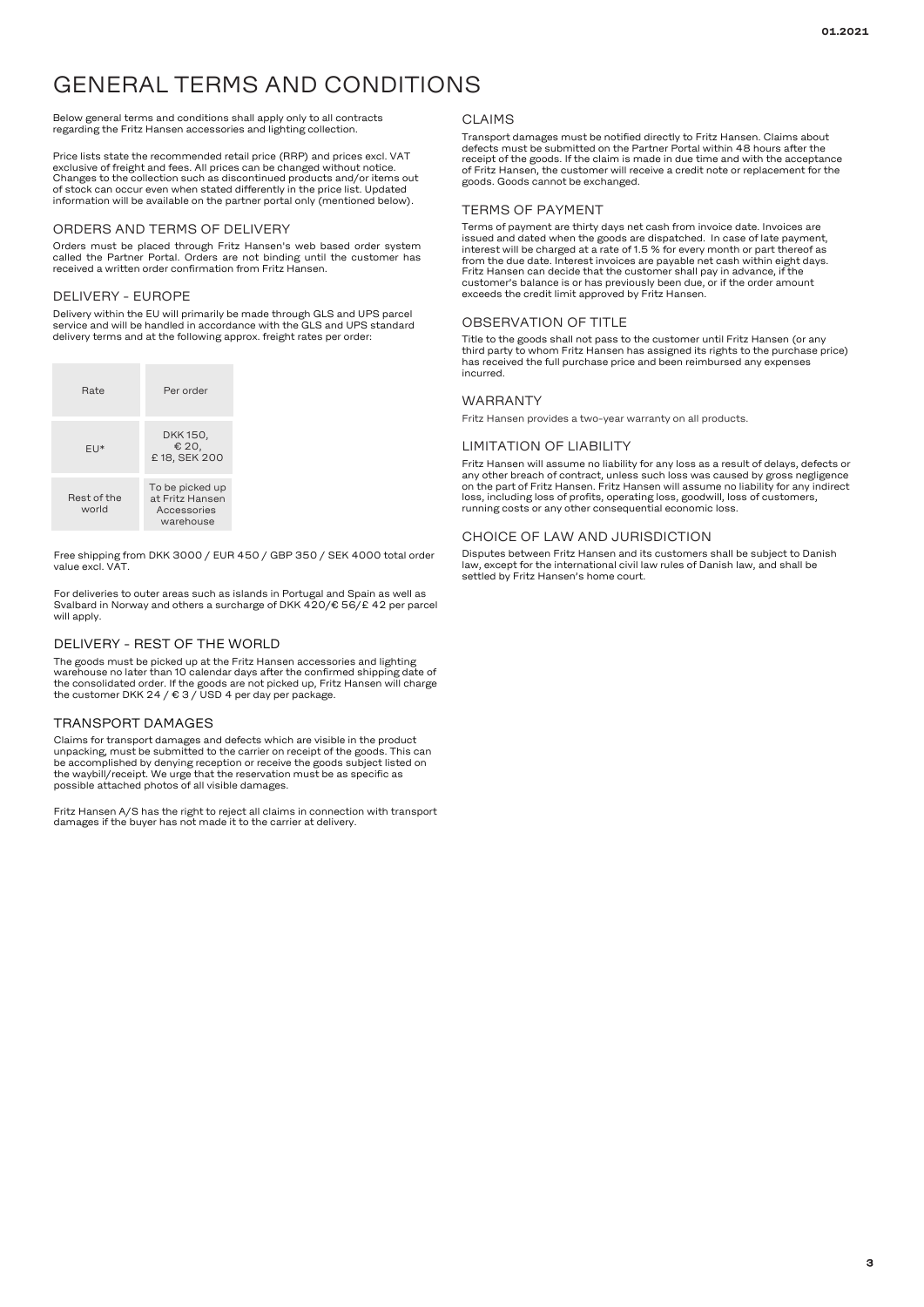

### AEON ROCKET™ MORTEN VOSS 2012

Aeon Rocket™ strikes <sup>a</sup> fine balance between <sup>a</sup> simple metal upper shade and <sup>a</sup> gauzy lower shade. The impression of lightness is created by hours and hours of meticulous manual work. 8light bands made of recyclable polypropylene are carefully woven together into 100 and 98 round openings respectively, allowing the light to stream through unhindered.

### PENDANT

| <b>MODEL</b>   | COLOUR     | CORD<br>LGT. M | CORD<br>SPECIFICATION | CANOPY<br>COLOUR | PRODUCT<br>CODE | <b>DKK</b> | <b>SEK</b> | <b>GBP</b> | <b>EUR</b> |
|----------------|------------|----------------|-----------------------|------------------|-----------------|------------|------------|------------|------------|
| P1             | Aeon-Grey  | 3              | Grey25, textile       | White            | 14185212        | 2.280      | 3.218      | 274        | 308        |
| P1             | Aeon-Black | З              | Black, textile        | <b>Black</b>     | 14185008        | 2.280      | 3.218      | 274        | 308        |
| P <sub>3</sub> | Aeon-Grey  | 6              | Grey25, textile       | White            | 14185912        | 3.196      | 4.511      | 384        | 432        |
| P <sub>3</sub> | Aeon-Black | 6              | Black, textile        | <b>Black</b>     | 14185508        | 3.196      | 4.511      | 384        | 432        |

### PENDANT P1 PENDANT P3





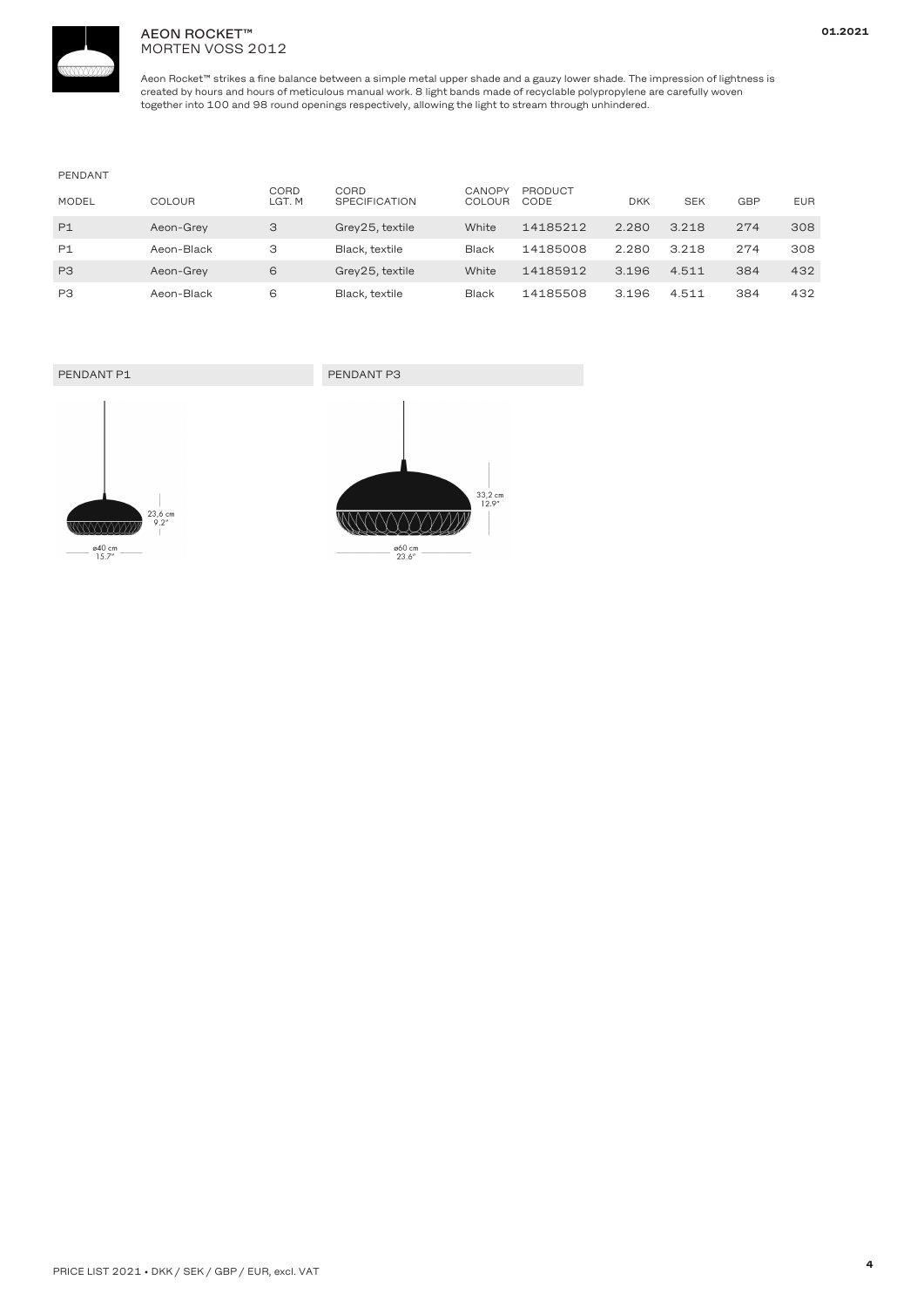

### AQ01™ ANNE QVIST 2017

The AQ01™ has curvy edges and matte finish. The shade can be switched on, off and dimmed directly at the top. The diffuser prevent glare and gives off 100 percent direct downward illumination in <sup>a</sup> symmetric rotational pattern. The delicate arms connecting the two joints hide the wire within and keep it in place with an internal spring. The AQ01™ can be configured as <sup>a</sup> plugin, table lamp or wall mounted lamp.

### SINGLE UNIT (FOR REPLACEMENT)

| <b>MODEL</b> | <b>COLOUR</b> | CORD<br>LGT. M | CORD<br><b>SPECIFICATION</b> | PRODUCT<br>CODE | <b>DKK</b> | <b>SEK</b> | GBP | <b>EUR</b> |
|--------------|---------------|----------------|------------------------------|-----------------|------------|------------|-----|------------|
| AQ01 - LED   | White         | 2,5            | White, PVC + adapter         | 62698505        | 1.589      | 2.243      | 191 | 215        |
| AQ01 - LED   | Black         | 2.5            | Black, PVC + adapter         | 62698408        | 1.589      | 2.243      | 191 | 215        |
| AQ01 - LED   | <b>Blue</b>   | 2,5            | Blue, PVC + adapter          | 62698606        | 1.589      | 2.243      | 191 | 215        |

| PLUG-IN          |              |                |                              |                 |            |            |            |            |
|------------------|--------------|----------------|------------------------------|-----------------|------------|------------|------------|------------|
| <b>MODEL</b>     | COLOUR       | CORD<br>LGT. M | CORD<br><b>SPECIFICATION</b> | PRODUCT<br>CODE | <b>DKK</b> | <b>SEK</b> | <b>GBP</b> | <b>EUR</b> |
| $AQO1 + Plug-in$ | White        | 2,5            | White, PVC + adapter         | 62716005        | 1.830      | 2.583      | 220        | 247        |
| $AQO1 + Plug-in$ | <b>Black</b> | 2,5            | Black, PVC + adapter         | 62716208        | 1.830      | 2.583      | 220        | 247        |
| $AQO1 + Plug-in$ | <b>Blue</b>  | 2,5            | Blue, PVC + adapter          | 62716106        | 1.830      | 2.583      | 220        | 247        |

| <b>TABLE</b>           |               |                |                              |                        |            |            |            |            |
|------------------------|---------------|----------------|------------------------------|------------------------|------------|------------|------------|------------|
| <b>MODEL</b>           | <b>COLOUR</b> | CORD<br>LGT. M | CORD<br><b>SPECIFICATION</b> | <b>PRODUCT</b><br>CODE | <b>DKK</b> | <b>SEK</b> | <b>GBP</b> | <b>EUR</b> |
| AQ01 + Table<br>base   | White         | 2,5            | White, PVC + adapter         | 62699105               | 1.904      | 2.688      | 229        | 257        |
| AQ01 + Table<br>base   | <b>Black</b>  | 2,5            | Black, PVC + adapter         | 62699008               | 1.904      | 2.688      | 229        | 257        |
| $AQO1 + Table$<br>base | <b>Blue</b>   | 2,5            | Blue, PVC + adapter          | 62699206               | 1.904      | 2.688      | 229        | 257        |
|                        |               |                |                              |                        |            |            |            |            |

| WALL             |               |                |                              |                 |            |            |            |            |
|------------------|---------------|----------------|------------------------------|-----------------|------------|------------|------------|------------|
| <b>MODEL</b>     | <b>COLOUR</b> | CORD<br>LGT. M | CORD<br><b>SPECIFICATION</b> | PRODUCT<br>CODE | <b>DKK</b> | <b>SEK</b> | <b>GBP</b> | <b>EUR</b> |
| AQ01 + Wall base | White         | 2,5            | White, PVC + adapter         | 62698805        | 1.723      | 2.432      | 207        | 233        |
| AQ01 + Wall base | Black         | 2,5            | Black, PVC + adapter         | 62698708        | 1.723      | 2.432      | 207        | 233        |
| AQ01 + Wall base | <b>Blue</b>   | 2,5            | Blue, PVC + adapter          | 62698906        | 1.723      | 2.432      | 207        | 233        |



PLUG-IN TABLE WALL



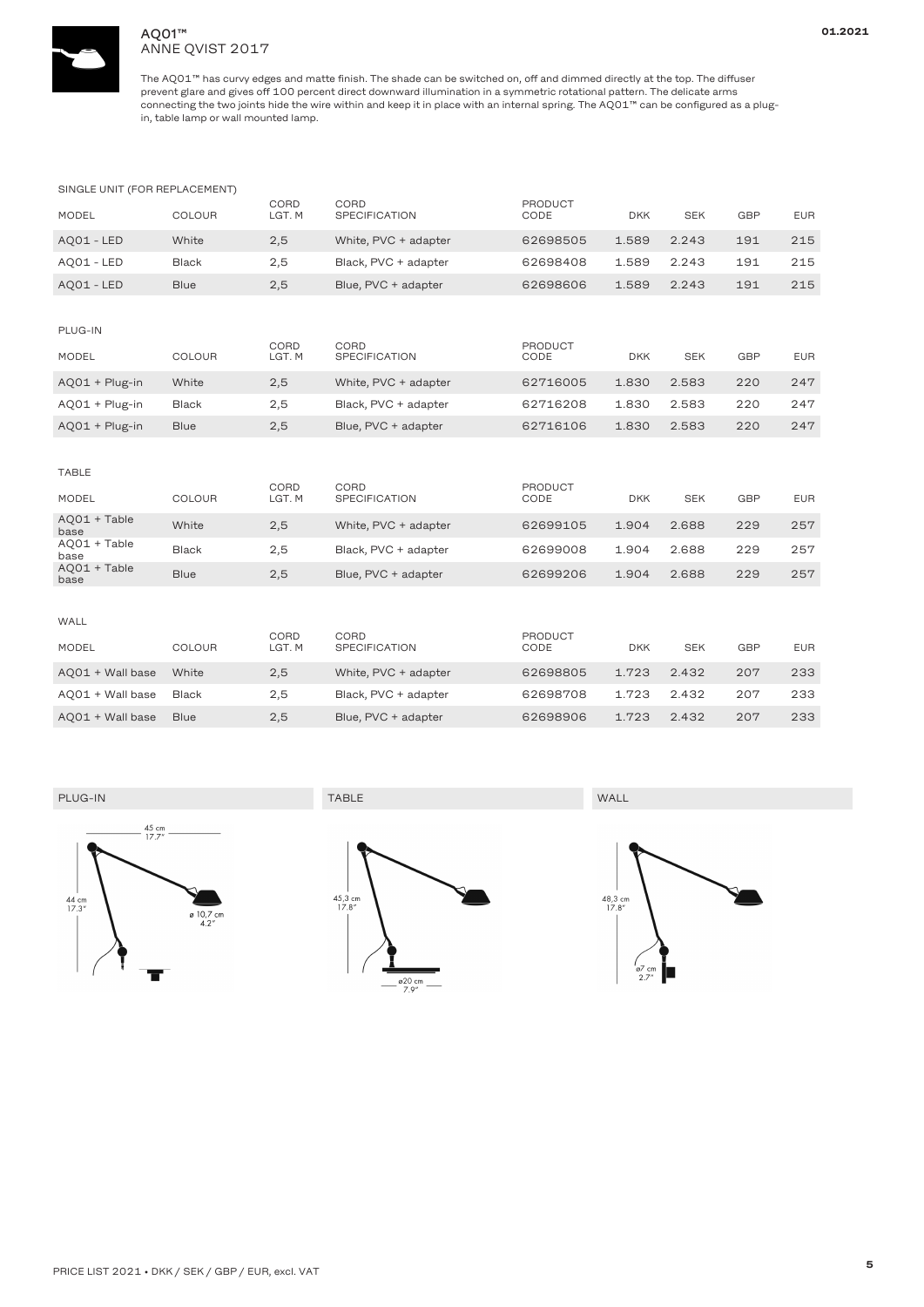

### AVION™ ISKOS-BERLIN 2012

A childhood fascination with Zeppelin airships gliding with steady grace across the sky, inspired Iskos-Berlin to create Avion™. The large, oval pendant hovers playfully in the air, ready to change its direction to suit your desire. The pendant emits <sup>a</sup> soft, diffuse light that creates <sup>a</sup> cosy, natural atmosphere. Avion™ can be arranged in <sup>a</sup> regular formation, as <sup>a</sup> dynamic pack or similarly it can be suspended in <sup>a</sup> line to mark <sup>a</sup> passage through <sup>a</sup> building.

| PENDANT              |                               |                |                              |                        |            |            |            |            |
|----------------------|-------------------------------|----------------|------------------------------|------------------------|------------|------------|------------|------------|
| <b>MODEL</b>         | <b>COLOUR</b>                 | CORD<br>LGT. M | CORD<br><b>SPECIFICATION</b> | <b>PRODUCT</b><br>CODE | <b>DKK</b> | <b>SEK</b> | <b>GBP</b> | <b>EUR</b> |
| 2xE27                | Polyethylene, white<br>PC/ABS | 6              | White, PVC                   | 54402705               | 3.790      | 5.350      | 455        | 512        |
|                      |                               |                |                              |                        |            |            |            |            |
| <b>CANOPY</b>        |                               |                |                              |                        |            |            |            |            |
| <b>MODEL</b>         | <b>COLOUR</b>                 |                |                              | <b>PRODUCT</b><br>CODE | <b>DKK</b> | <b>SEK</b> | <b>GBP</b> | <b>EUR</b> |
| Adjustable<br>canopy | White                         |                |                              | 18615605               | 1.253      | 1.769      | 150        | 169        |

PENDANT ADJUSTABLE CANOPY



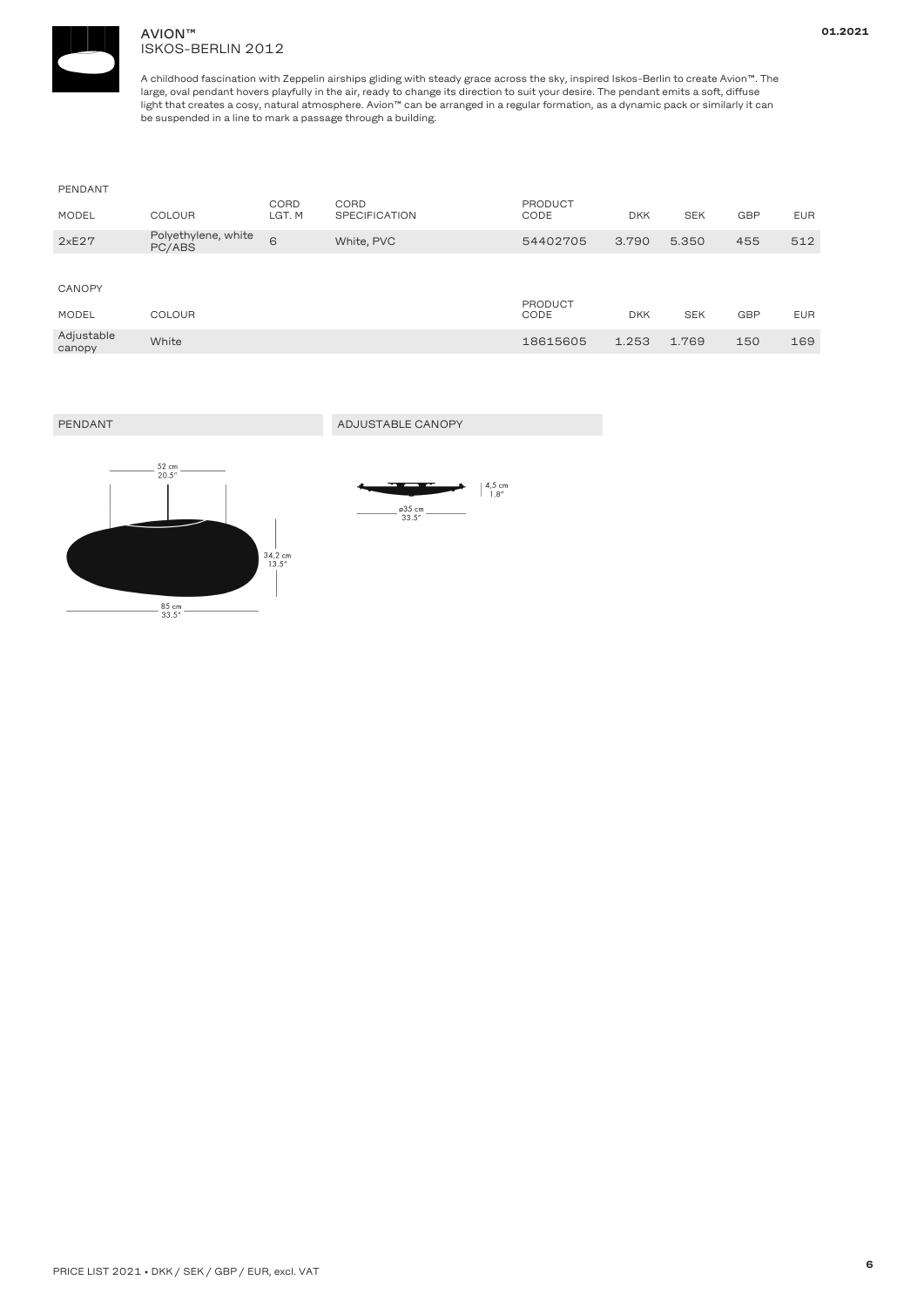

### CALABASH™ KOMPLOT DESIGN 2010

Calabash™ is authentic craftsmanship from the core to the surface. The distinctive shape of the calabash pumpkin inspired the Danish design studio Komplot Design to create <sup>a</sup> vivid and sculptural design that stands out – with or without the light turned on. The Calabash™ pendant comes in two sizes – P1 and P2.

### PENDANT

| <b>MODEL</b>   | <b>COLOUR</b>       | CORD<br>LGT. M | CORD<br><b>SPECIFICATION</b> | <b>CANOPY</b><br><b>COLOUR</b> | PRODUCT<br>CODE | <b>DKK</b> | <b>SEK</b> | GBP | <b>EUR</b> |
|----------------|---------------------|----------------|------------------------------|--------------------------------|-----------------|------------|------------|-----|------------|
| P1             | Gold                | 3              | Black, textile               | <b>Black</b>                   | 14017274        | 1.586      | 2.239      | 190 | 214        |
| P1             | Silver              | 3              | Black, textile               | <b>Black</b>                   | 14017172        | 1.586      | 2.239      | 190 | 214        |
| P1             | Grey Meteor (Matt)  | 3              | Black, textile               | <b>Black</b>                   | 84720472        | 1.586      | 2.239      | 190 | 214        |
| <b>P1</b>      | Black Meteor (Matt) | 3              | Black, textile               | <b>Black</b>                   | 84720308        | 1.586      | 2.239      | 190 | 214        |
| P <sub>2</sub> | Gold                | 3              | Black, textile               | <b>Black</b>                   | 14018274        | 2.218      | 3.131      | 266 | 299        |
| P <sub>2</sub> | Silver              | 3              | Black, textile               | Black                          | 14018172        | 2.218      | 3.131      | 266 | 299        |
| P <sub>2</sub> | Grey Meteor (Matt)  | 3              | Black, textile               | <b>Black</b>                   | 84720772        | 2.218      | 3.131      | 266 | 299        |
| P <sub>2</sub> | Black Meteor (Matt) | З              | Black, textile               | Black                          | 84720608        | 2.218      | 3.131      | 266 | 299        |
| P <sub>3</sub> | Silver              | 6              | Black, textile               | <b>Black</b>                   | 14023172        | 4.054      | 5.722      | 487 | 547        |

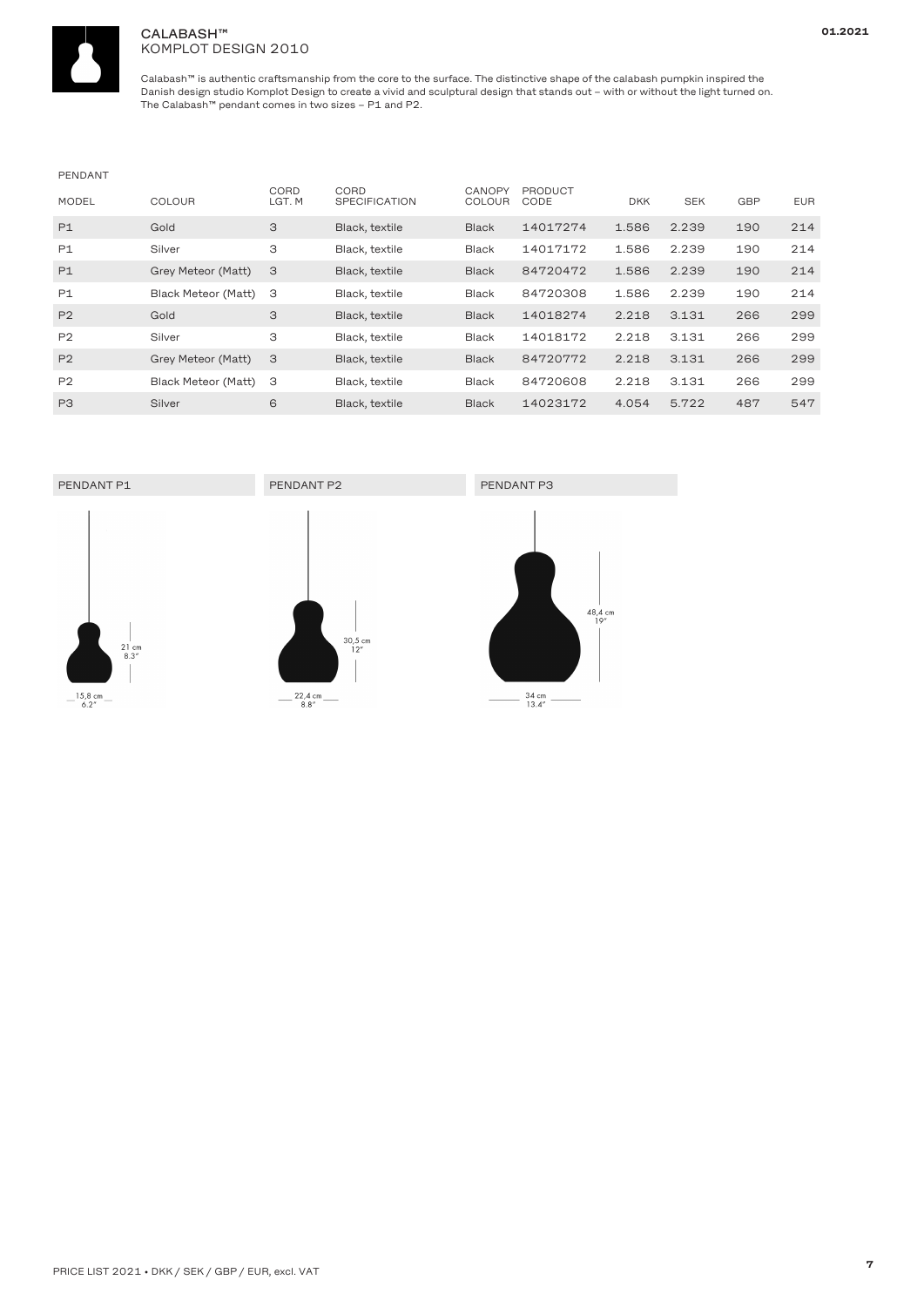

### CARAVAGGIO™ CECILIE MANZ 2005

The Caravaggio™ range of high-gloss pendants was launched in 2005 and instantly emerged as <sup>a</sup> design icon. The distinctive red cord and polished surface clearly highlight one of the most striking pendant designs of the 2000s. The highly praised design by Cecilie Manz elegantly combines <sup>a</sup> recognisable shape with <sup>a</sup> modern expression.

### PENDANT

| <b>MODEL</b>    | <b>COLOUR</b>     | CORD<br>LGT. M | CORD<br><b>SPECIFICATION</b> | <b>CANOPY</b><br><b>COLOUR</b> | <b>PRODUCT</b><br>CODE | <b>DKK</b> | <b>SEK</b> | <b>GBP</b> | <b>EUR</b> |
|-----------------|-------------------|----------------|------------------------------|--------------------------------|------------------------|------------|------------|------------|------------|
| P1              | White             | 3              | Grey, textile                | White                          | 54006905               | 1.494      | 2.109      | 179        | 202        |
| P1              | <b>Black</b>      | 3              | Red, textile                 | White                          | 54006708               | 1.494      | 2.109      | 179        | 202        |
| P1              | <b>BlackBlack</b> | 3              | Black, textile               | <b>Black</b>                   | 54007608               | 1.494      | 2.109      | 179        | 202        |
| P <sub>2</sub>  | White             | 3              | Grey, textile                | White                          | 54007005               | 2.086      | 2.944      | 251        | 282        |
| P2              | <b>Black</b>      | 3              | Red, textile                 | White                          | 54006808               | 2.086      | 2.944      | 251        | 282        |
| P <sub>2</sub>  | <b>BlackBlack</b> | 3              | Black, textile               | Black                          | 54007708               | 2.086      | 2.944      | 251        | 282        |
| P <sub>3</sub>  | White             | 6              | Grey, textile                | White                          | 74009705               | 3.800      | 5.364      | 456        | 513        |
| P <sub>3</sub>  | <b>Black</b>      | 6              | Red, textile                 | White                          | 74009608               | 3.800      | 5.364      | 456        | 513        |
| P <sub>3</sub>  | <b>BlackBlack</b> | 6              | Black, textile               | <b>Black</b>                   | 54020208               | 3.800      | 5.364      | 456        | 513        |
| <b>DIFFUSER</b> |                   |                |                              |                                | <b>PRODUCT</b>         |            |            |            |            |
| <b>MODEL</b>    | <b>COLOUR</b>     |                |                              |                                | CODE                   | <b>DKK</b> | <b>SEK</b> | <b>GBP</b> | <b>EUR</b> |
| P <sub>3</sub>  | Opal              |                |                              |                                | 18173405               | 437        | 617        | 52         | 59         |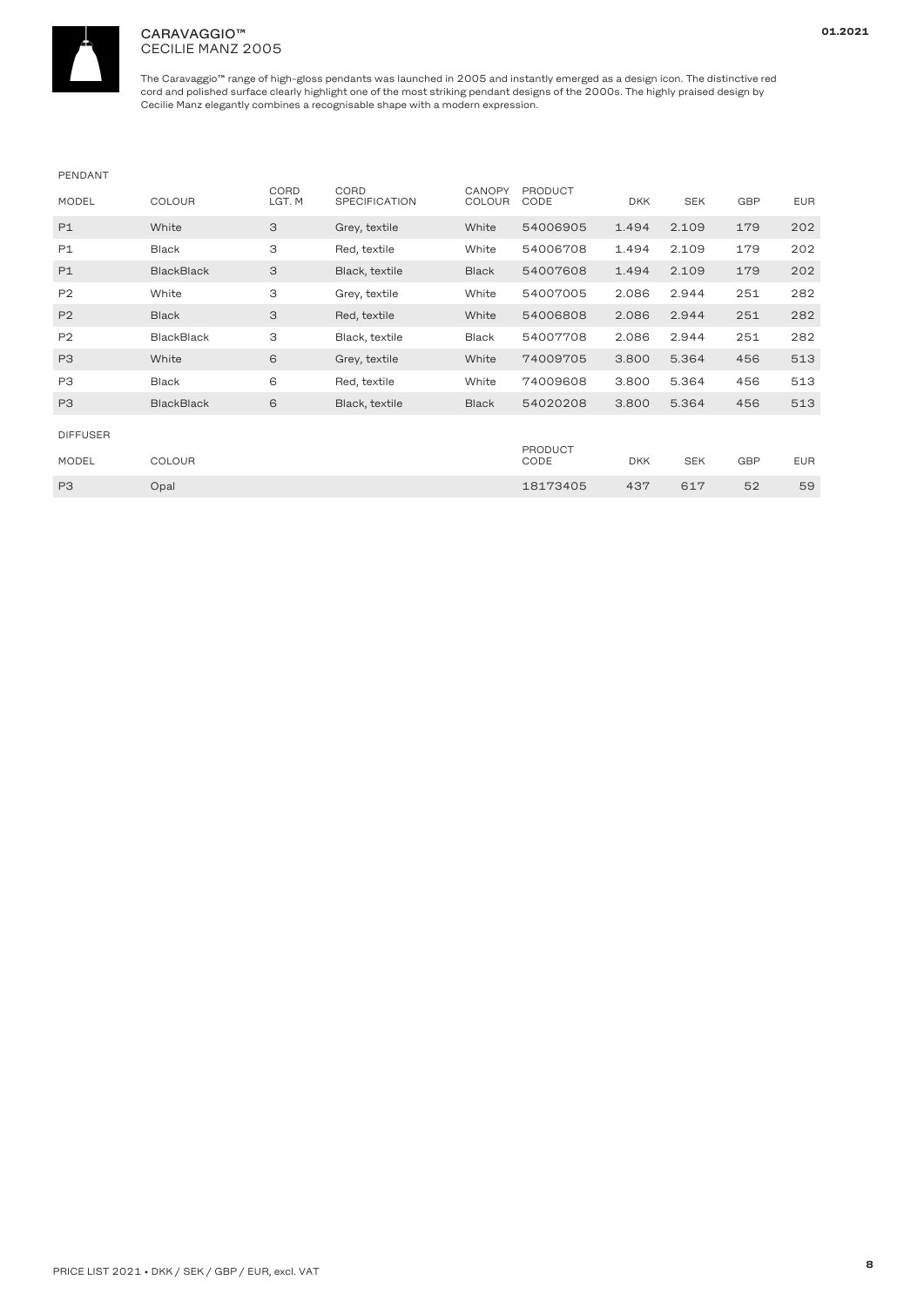





PENDANT P3 DIFFUSER P3





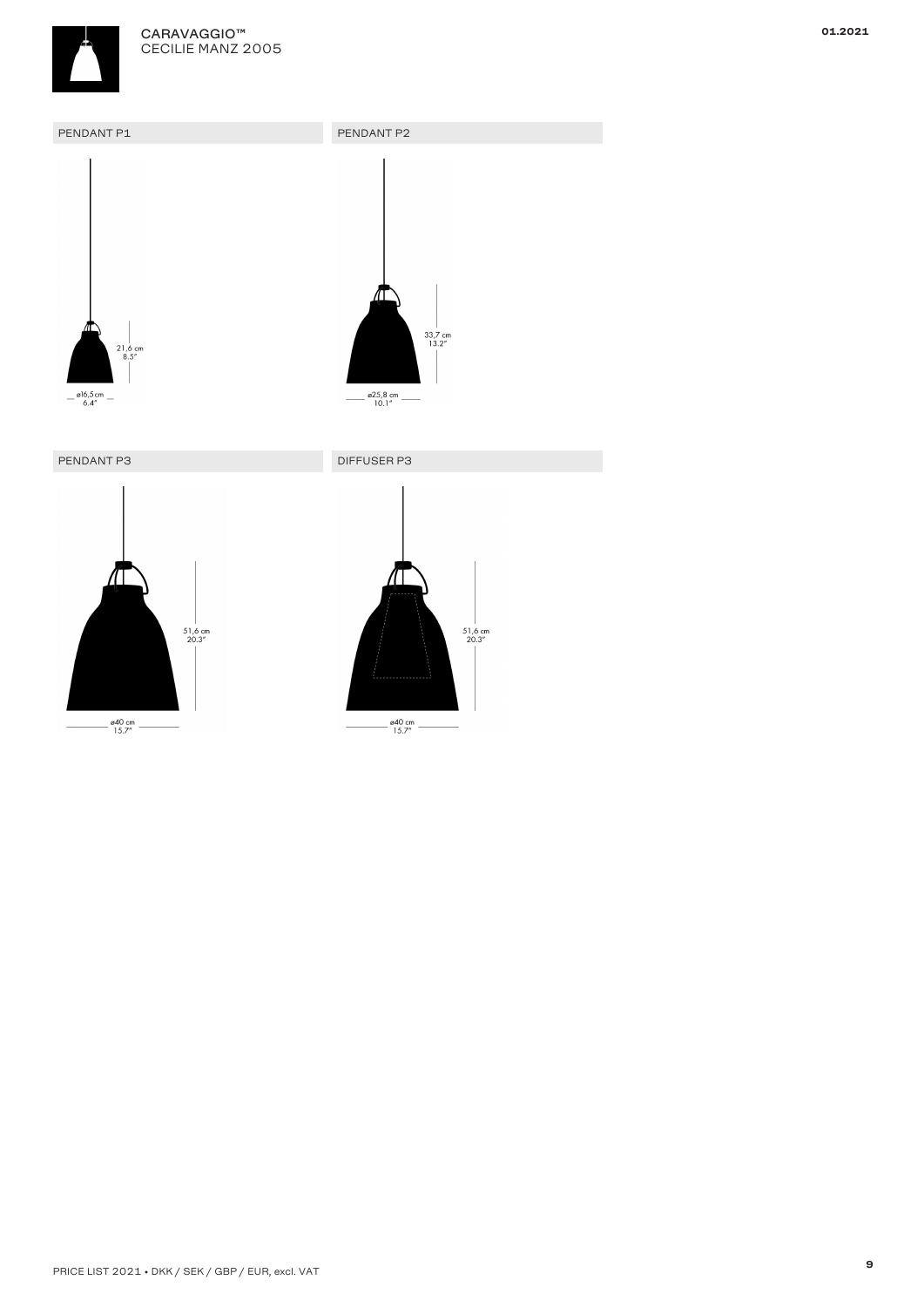

### CARAVAGGIO™ MATT CECILIE MANZ 2005

| PENDANT        |                   |                |                       |                  |                        |            |            |     |            |
|----------------|-------------------|----------------|-----------------------|------------------|------------------------|------------|------------|-----|------------|
| MODEL          | COLOUR            | CORD<br>LGT. M | CORD<br>SPECIFICATION | CANOPY<br>COLOUR | <b>PRODUCT</b><br>CODE | <b>DKK</b> | <b>SEK</b> | GBP | <b>EUR</b> |
| P1             | White             | 3              | White, textile        | White            | 14031113               | 1.494      | 2.109      | 179 | 202        |
| P1             | Grey25            | 3              | Grey25, textile       | White            | 14033112               | 1.494      | 2.109      | 179 | 202        |
| P1             | Grey45            | 3              | Grey45, textile       | White            | 14035112               | 1.494      | 2.109      | 179 | 202        |
| P1             | <b>Black</b>      | 3              | Grey45, textile       | White            | 14037108               | 1.494      | 2.109      | 179 | 202        |
| P1             | Warm Silk         | 3              | Grey45, textile       | White            | 74626512               | 1.494      | 2.109      | 179 | 202        |
| P1             | Archipelago Stone | З              | Grey 45, textile      | White            | 74626312               | 1.494      | 2.109      | 179 | 202        |
| P1             | Dark Sienna       | 3              | Grey45, textile       | White            | 74626701               | 1.494      | 2.109      | 179 | 202        |
| P1             | Dark Ultramarine  | З              | Grey45, textile       | White            | 74626103               | 1.494      | 2.109      | 179 | 202        |
| P2             | White             | 3              | White, textile        | White            | 14031213               | 2.086      | 2.944      | 251 | 282        |
| P <sub>2</sub> | Grey25            | З              | Grey25, textile       | White            | 14033212               | 2.086      | 2.944      | 251 | 282        |
| P2             | Grey45            | 3              | Grey45, textile       | White            | 14035212               | 2.086      | 2.944      | 251 | 282        |
| P <sub>2</sub> | <b>Black</b>      | 3              | Grey45, textile       | White            | 14037208               | 2.086      | 2.944      | 251 | 282        |
| P <sub>2</sub> | Warm Silk         | 3              | Grey45, textile       | White            | 74627312               | 2.086      | 2.944      | 251 | 282        |
| P <sub>2</sub> | Archipelago Stone | 3              | Grey45, textile       | White            | 74627112               | 2.086      | 2.944      | 251 | 282        |
| P2             | Dark Sienna       | 3              | Grey45, textile       | White            | 74627501               | 2.086      | 2.944      | 251 | 282        |
| P <sub>2</sub> | Dark Ultramarine  | 3              | Grey45, textile       | White            | 74626903               | 2.086      | 2.944      | 251 | 282        |
| P <sub>3</sub> | White             | 6              | White, textile        | White            | 14032213               | 3.800      | 5.364      | 456 | 513        |
| P3             | Grey25            | 6              | Grey25, textile       | White            | 14034212               | 3.800      | 5.364      | 456 | 513        |
| P <sub>3</sub> | Grey45            | 6              | Grey45, textile       | White            | 14036212               | 3.800      | 5.364      | 456 | 513        |
| P3             | <b>Black</b>      | 6              | Grey45, textile       | White            | 14038208               | 3.800      | 5.364      | 456 | 513        |
| P <sub>3</sub> | Warm Silk         | 6              | Grey45, textile       | White            | 74627912               | 3.800      | 5.364      | 456 | 513        |
| P <sub>3</sub> | Archipelago Stone | 6              | Grey45, textile       | White            | 74627812               | 3.800      | 5.364      | 456 | 513        |
| P <sub>3</sub> | Dark Sienna       | 6              | Grey45, textile       | White            | 74628001               | 3.800      | 5.364      | 456 | 513        |
| P <sub>3</sub> | Dark Ultramarine  | 6              | Grey45, textile       | White            | 74627703               | 3.800      | 5.364      | 456 | 513        |
|                |                   |                |                       |                  |                        |            |            |     |            |

| <b>DIFFUSER</b> |               |                 |            |            |     |            |
|-----------------|---------------|-----------------|------------|------------|-----|------------|
| MODEL           | <b>COLOUR</b> | PRODUCT<br>CODE | <b>DKK</b> | <b>SEK</b> | GBP | <b>EUR</b> |
| P <sub>3</sub>  | Opal          | 18173405        | 437        | 617        | 52  | 59         |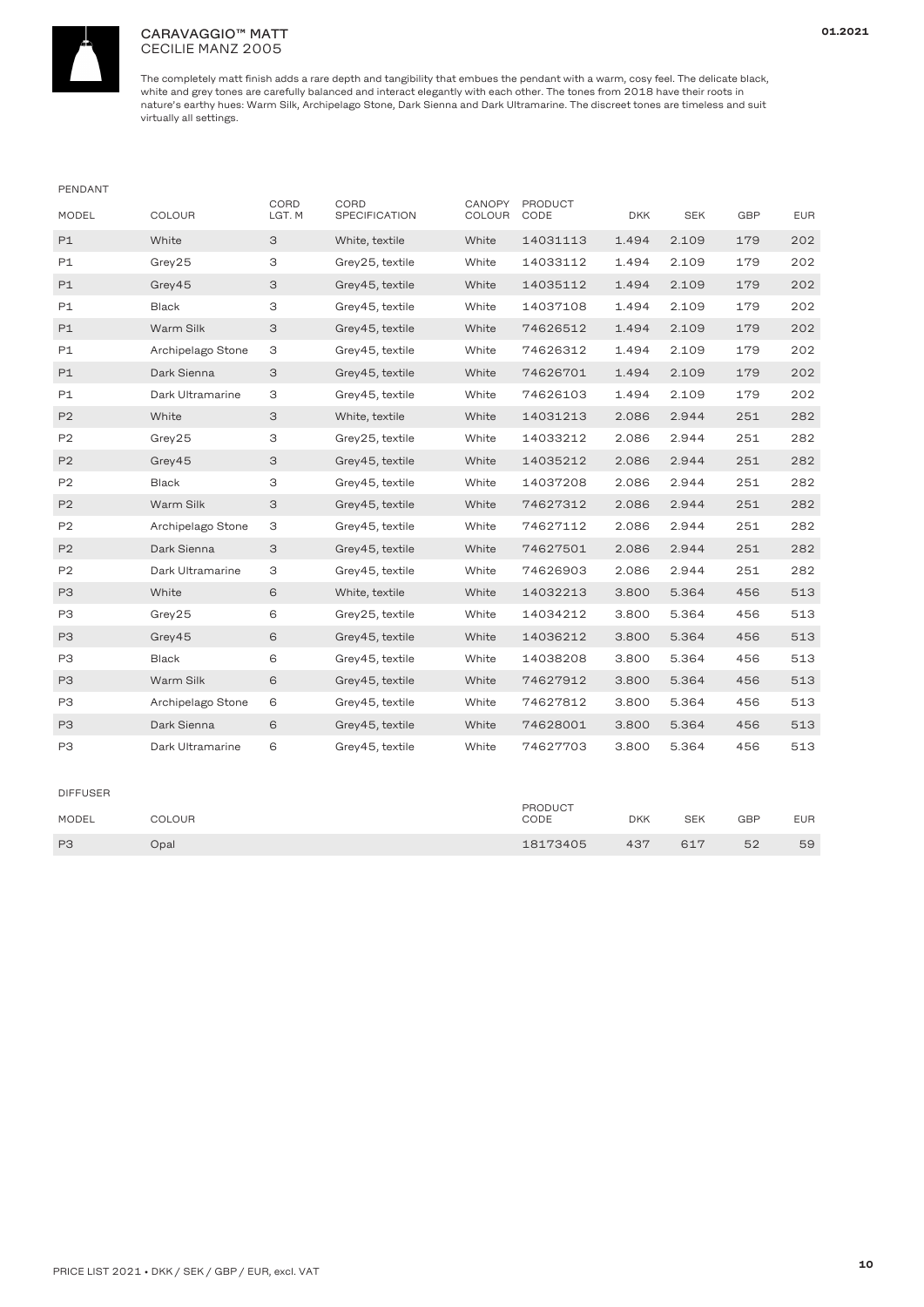





### DIFFUSER P3

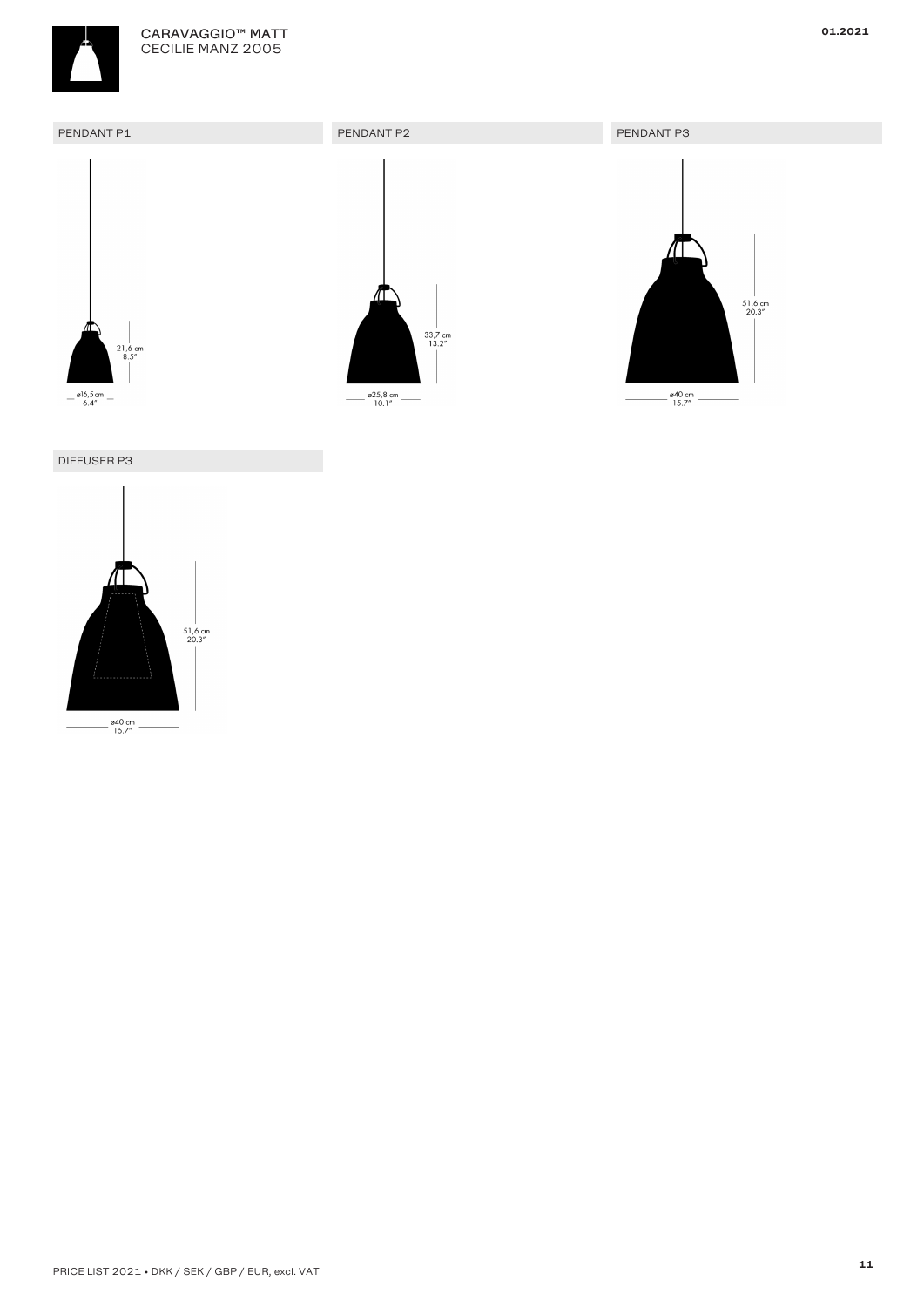

### CARAVAGGIO™ OPAL CECILIE MANZ 2005

With Caravaggio™ Opal, Cecilie Manz has combined the characteristic design with <sup>a</sup> completely different lighting effect. The opal glass shade emits <sup>a</sup> soft, dimmed light, which is particularly suitable for rooms where <sup>a</sup> more evocative lighting is required. The lamp is suspended by the three well-known shackles, which here form <sup>a</sup> raw and masculine contrast to the feminine opal handblown glass. The P0 comes with an integrated LED source.

| PENDANT        |               |                |                              |                  |                 |            |            |     |            |
|----------------|---------------|----------------|------------------------------|------------------|-----------------|------------|------------|-----|------------|
| <b>MODEL</b>   | <b>COLOUR</b> | CORD<br>LGT. M | CORD<br><b>SPECIFICATION</b> | CANOPY<br>COLOUR | PRODUCT<br>CODE | <b>DKK</b> | <b>SEK</b> | GBP | <b>EUR</b> |
| PO LED         | Opal glass    | З              | Silver-grey, textile         | White            | 94722705        | 1.362      | 1.923      | 164 | 184        |
| P1             | Opal glass    | З              | Silver-grey, textile         | White            | 84183105        | 1.729      | 2.441      | 208 | 233        |
| P <sub>2</sub> | Opal glass    | 3 w. wire      | Silver-grey, textile         | White            | 84183205        | 2.800      | 3.952      | 336 | 378        |
| P <sub>3</sub> | Opal glass    | 6 w. wire      | Silver-grey, textile         | White            | 84184105        | 4.911      | 6.932      | 590 | 663        |

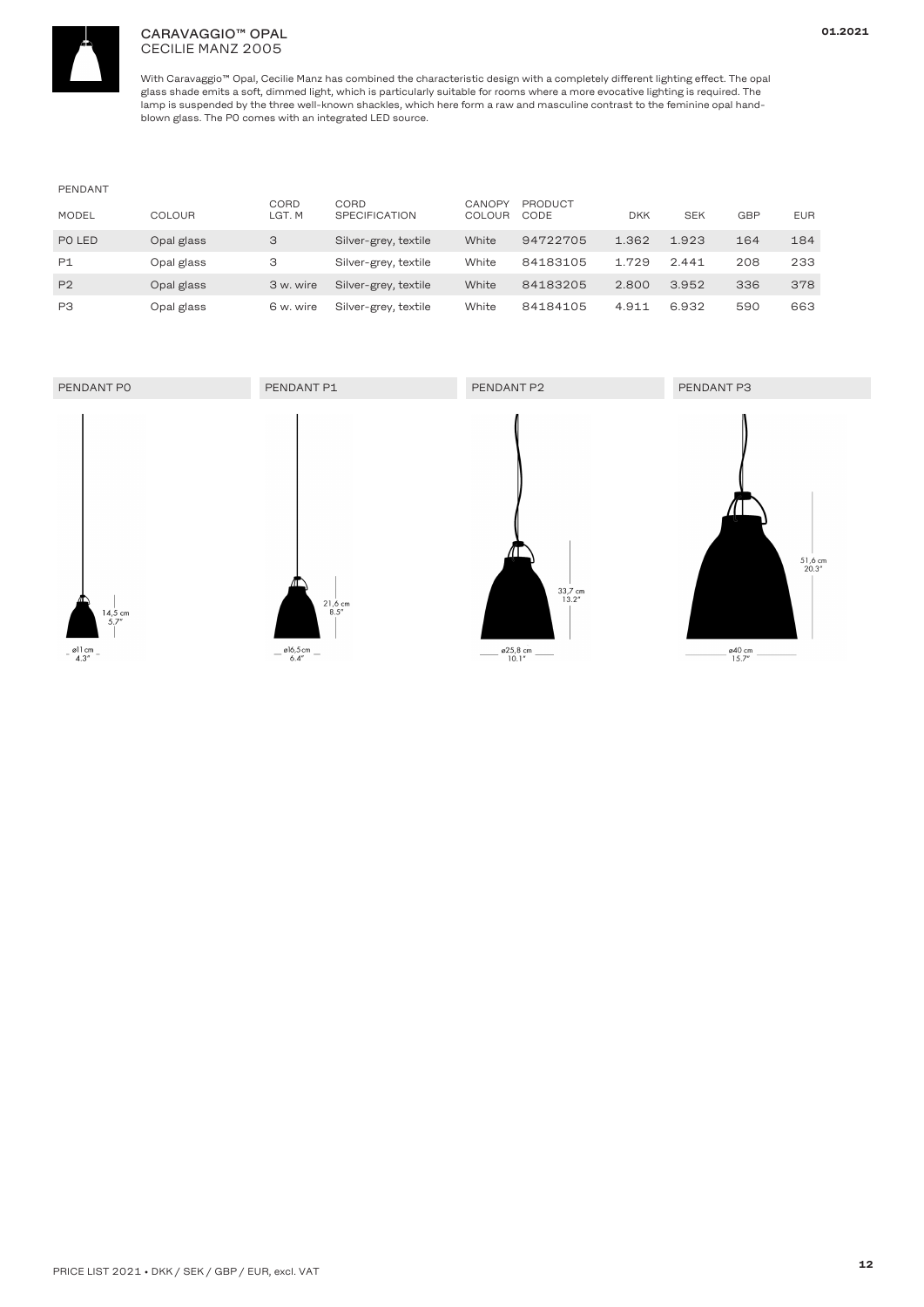

### CARAVAGGIO™ READ CECILIE MANZ 2005

Based on the well-known Caravaggio™ shape, Cecilie Manz has created <sup>a</sup> functional reading lamp series. The iconic shade is installed on <sup>a</sup> flexible tube, allowing you to tilt the shade and direct the light. The lamps can be rotated for different needs. The floor and table lamps are fitted with <sup>a</sup> 3-step touch-control dimmer for adjustment of light intensity. On the wall lamp, the switch is positioned discreetly at the bottom of the wall bracket to ensure easy access.

| WALL         |               |                |                              |                 |            |            |            |            |
|--------------|---------------|----------------|------------------------------|-----------------|------------|------------|------------|------------|
| <b>MODEL</b> | <b>COLOUR</b> | CORD<br>LGT. M | CORD<br><b>SPECIFICATION</b> | PRODUCT<br>CODE | <b>DKK</b> | <b>SEK</b> | <b>GBP</b> | <b>EUR</b> |
| White        | White         | 1,5            | White, PVC                   | 23041405        | 1.669      | 2.356      | 200        | 225        |
| Grey25       | Grev25        | 1,5            | Grey25, PVC                  | 13041212        | 1.669      | 2.356      | 200        | 225        |
| <b>Black</b> | <b>Black</b>  | 1,5            | Black, PVC                   | 23041308        | 1.669      | 2.356      | 200        | 225        |
| Opal         | Opal          | 1,5            | Grey25, PVC                  | 53403205        | 1.669      | 2.356      | 200        | 225        |

WALL

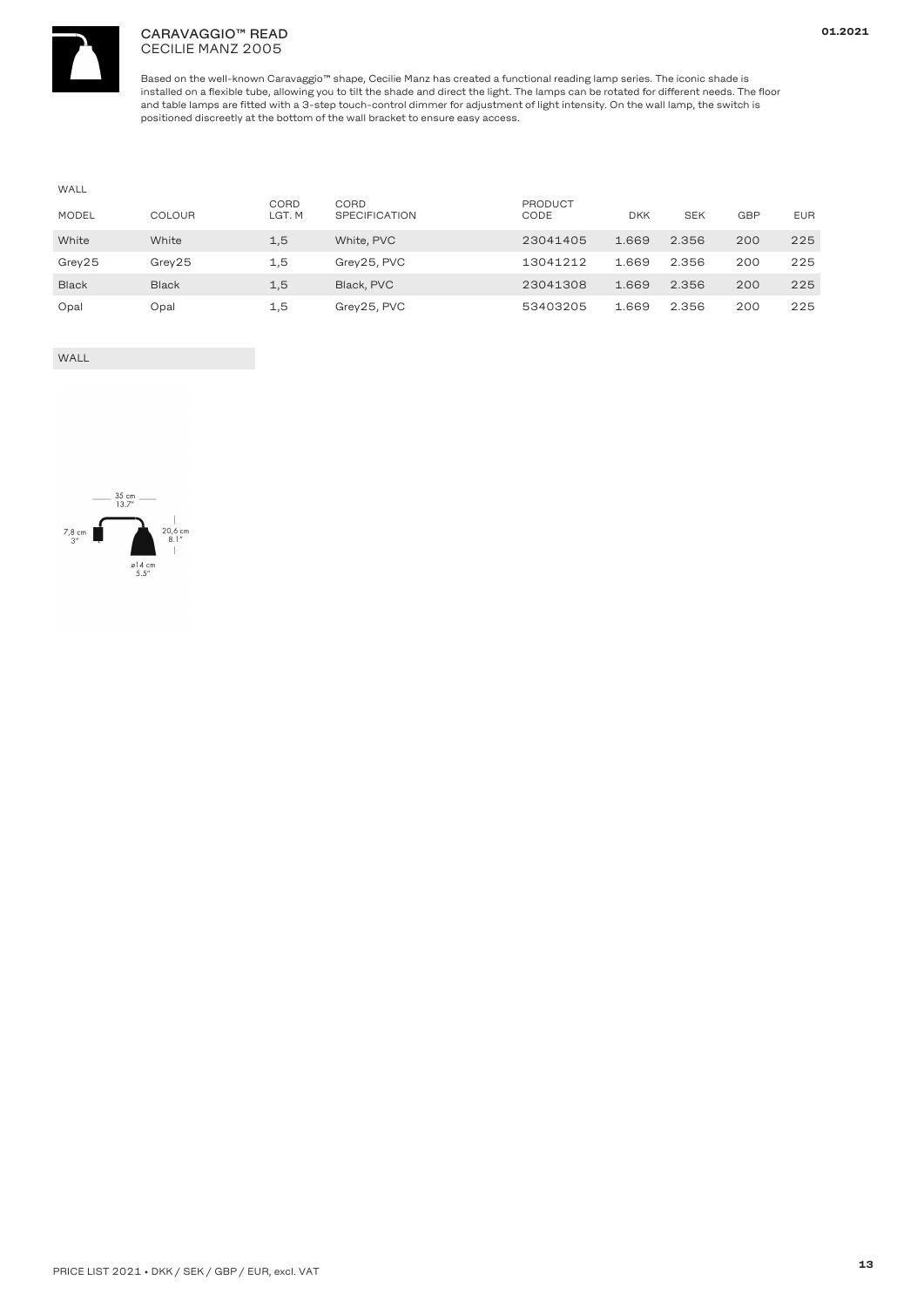

### CONCERT™ JØRN UTZON 2005

Concert™ gives <sup>a</sup> pleasant, non-glaring light without compromising the strength of illumination. The chosen shade configuration is visually characteristic of Jørn Utzon and reminds us of his greatest work — the Sydney Opera House. Concert™ is designed with four shades and <sup>a</sup> parabola of drawn steel, resting on <sup>a</sup> glass cone suspension. The suspension unit sends out <sup>a</sup> pleasant, even light between the shades. The bottom shade casts light downward to the parabola, which then diffuses it.

| PENDANT      |        |                |                              |                         |                 |            |            |            |            |
|--------------|--------|----------------|------------------------------|-------------------------|-----------------|------------|------------|------------|------------|
| <b>MODEL</b> | COLOUR | CORD<br>LGT. M | CORD<br><b>SPECIFICATION</b> | CANOPY<br><b>COLOUR</b> | PRODUCT<br>CODE | <b>DKK</b> | <b>SEK</b> | <b>GBP</b> | <b>EUR</b> |
| P1           | White  |                | White, textile               | White                   | 54003405        | 2.382      | 3.362      | 286        | 322        |
| P3           | White  | 6 w. wire      | White, textile               | White                   | 74003505        | 4.299      | 6.068      | 516        | 580        |

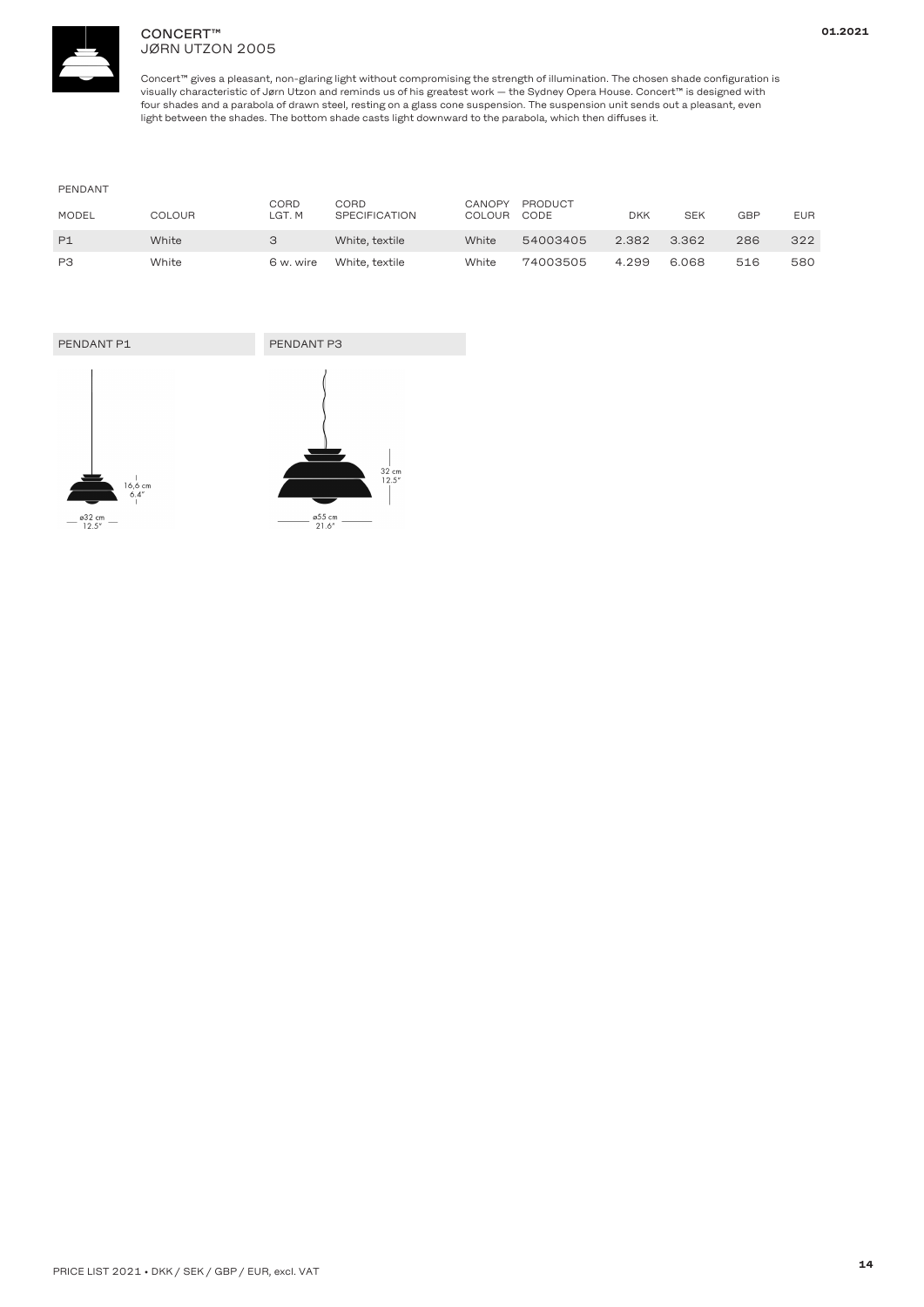

### CROSS-PLEX™ BODIL KJÆR 1961

Cross-Plex™ is <sup>a</sup> great example of Bodil Kjaer's functionalistic expression with its cleaen and straight lines. It is centred on <sup>a</sup> cross-base of clear acrylic that creates an elegant play of surfaces and incorporates the cord as <sup>a</sup> central part of the design. The light from the cubic lampshade, shaped in opal acrylic, create <sup>a</sup> cosy atmosphere.

| TABLE        |            |                |                              |                 |            |            |            |            |
|--------------|------------|----------------|------------------------------|-----------------|------------|------------|------------|------------|
| <b>MODEL</b> | COLOUR     | CORD<br>LGT. M | CORD<br><b>SPECIFICATION</b> | PRODUCT<br>CODE | <b>DKK</b> | <b>SEK</b> | <b>GBP</b> | <b>EUR</b> |
| T-300        | Opal/clear |                | Black, textile               | 82716605        | 2.396      | 3.382      | 288        | 323        |
| T-500        | Opal/clear |                | Black, textile               | 82716705        | 2.196      | 3.100      | 264        | 296        |

TABLE T-500



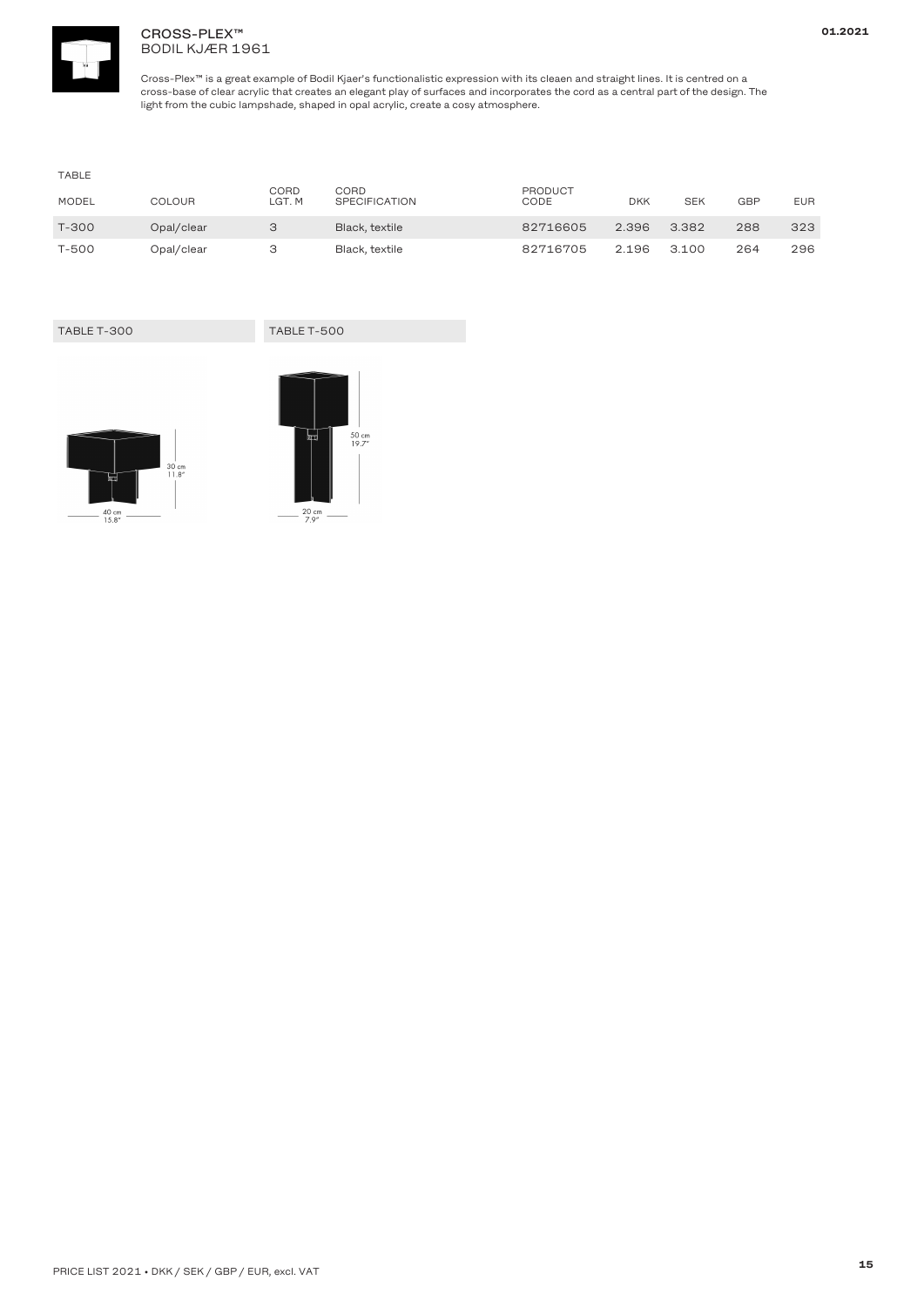

### DOGU™ MICHAEL GEERTSEN 2016

The name Dogu™ is Japanese and refers to old traditional figurines portraying animals and humanoids. The shade is made of bone china <sup>−</sup> an exclusive material created from actual bone powder and white clay. The translucent material ensures that the light projects through the shade and renders the lamp light, warm and extremely cosy at the same time.

### PENDANT

| <b>MODEL</b> | COLOUR | CORD<br>LGT. M | CORD<br><b>SPECIFICATION</b> | CANOPY<br>COLOUR | PRODUCT<br>CODE | <b>DKK</b> | <b>SEK</b> | GBP | <b>EUR</b> |
|--------------|--------|----------------|------------------------------|------------------|-----------------|------------|------------|-----|------------|
| Gold         | Gold   |                | Gold, textile                | White            | 64705605        | 2.636      | 3.721      | 317 | 356        |
| Silver       | Silver |                | Silver, textile              | White            | 64705705        | 2.636      | 3.721      | 317 | 356        |

### PENDANT

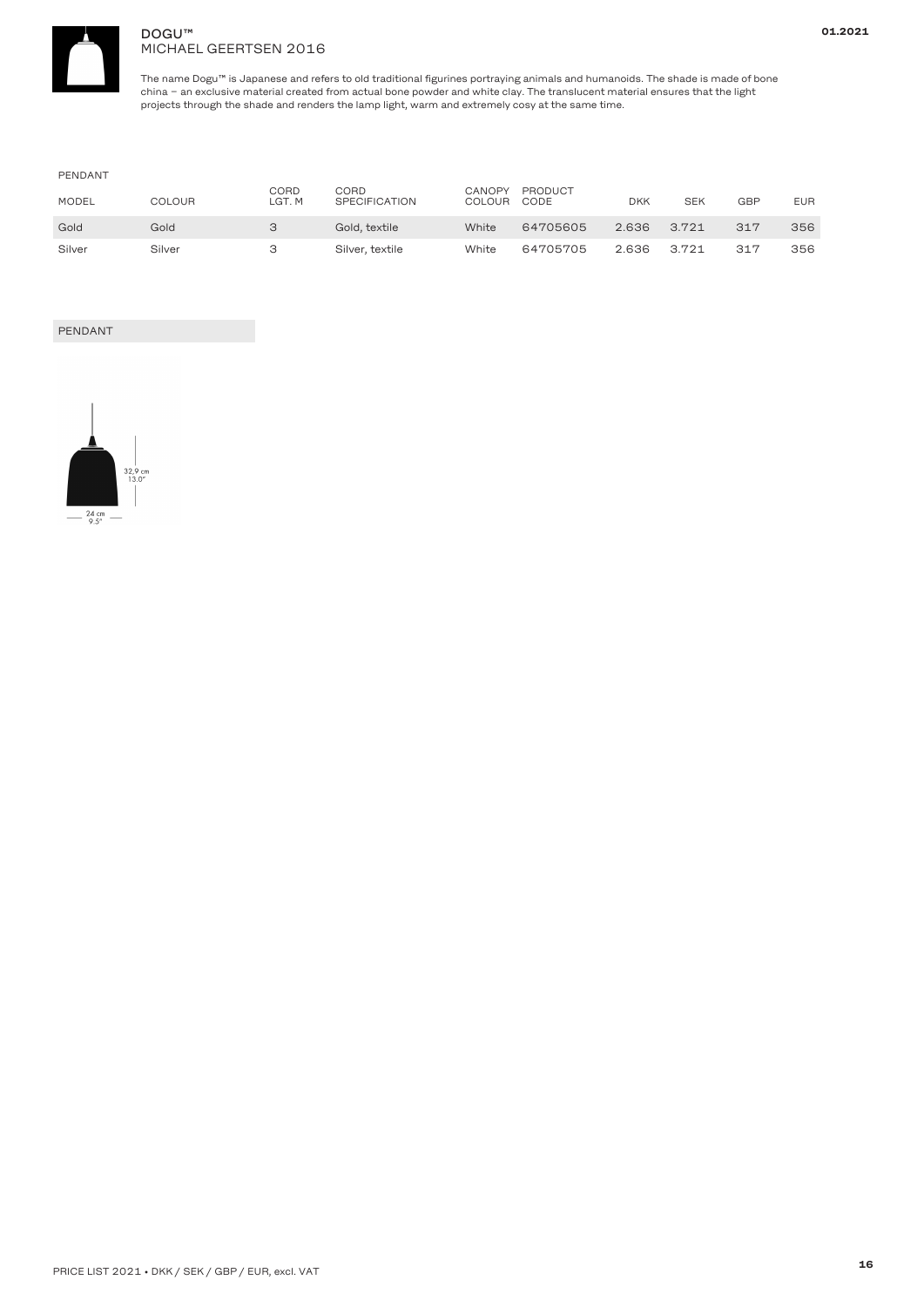

| PENDANT      |                  |                |                              |                  |                        |            |            |            |            |
|--------------|------------------|----------------|------------------------------|------------------|------------------------|------------|------------|------------|------------|
| MODEL        | COLOUR           | CORD<br>LGT. M | <b>CORD</b><br>SPECIFICATION | CANOPY<br>COLOUR | <b>PRODUCT</b><br>CODE | <b>DKK</b> | <b>SEK</b> | GBP        | <b>EUR</b> |
| 6722-P       | Russet red       | З              | Black, textile               | Silver           | 94721001               | 1.436      | 2.027      | 172        | 194        |
| 6722-P       | Soft ochre       | З              | Black, textile               | Silver           | 94721102               | 1.436      | 2.027      | 172        | 194        |
| 6722-P       | Smooth slate     | З              | Black, textile               | Silver           | 94721212               | 1.436      | 2.027      | 172        | 194        |
| 6722-P       | Black            | З              | Black, textile               | Silver           | 94721908               | 1.436      | 2.027      | 172        | 194        |
| 6631-P       | White            | 3              | Black, textile               | Silver           | 64700505               | 2.004      | 2.829      | 241        | 271        |
| 6631-P       | Black            | З              | Black, textile               | Silver           | 64700608               | 2.004      | 2.829      | 241        | 271        |
| 6631-P       | Matt black       | З              | Black, textile               | Silver           | 64700708               | 2.004      | 2.829      | 241        | 271        |
| 6631-P       | Ruby red         | З              | Black, textile               | Silver           | 64700801               | 2.004      | 2.829      | 241        | 271        |
| WALL         |                  | CORD           | CORD                         |                  | <b>PRODUCT</b>         |            |            |            |            |
| MODEL        | COLOUR           | LGT. M         | <b>SPECIFICATION</b>         |                  | CODE                   | <b>DKK</b> | <b>SEK</b> | <b>GBP</b> | <b>EUR</b> |
| 6718-W       | White            | $\mathbf{2}$   | White, textile               |                  | 63702305               | 3.402      | 4.802      | 409        | 459        |
| 6718-W       | <b>Black</b>     | 2              | Black, textile               |                  | 63702408               | 3.402      | 4.802      | 409        | 459        |
| 6718-W       | Matt black       | $\mathbf{2}$   | Black, textile               |                  | 63702508               | 3.402      | 4.802      | 409        | 459        |
| TABLE        |                  | CORD           | CORD                         |                  | PRODUCT                |            |            |            |            |
| MODEL        | <b>COLOUR</b>    | LGT. M         | <b>SPECIFICATION</b>         |                  | CODE                   | <b>DKK</b> | <b>SEK</b> | <b>GBP</b> | <b>EUR</b> |
| 6556-T       | White            | $\mathbf{2}$   | Black, textile               |                  | 62702905               | 3.177      | 4.484      | 382        | 429        |
| 6556-T       | Black            | $\mathbf{2}$   | Black, textile               |                  | 62703008               | 3.177      | 4.484      | 382        | 429        |
| 6556-T       | Matt black       | $\overline{2}$ | Black, textile               |                  | 62703108               | 3.177      | 4.484      | 382        | 429        |
| 6631-T Luxus | White            | 2              | Black, textile               |                  | 62701305               | 3.993      | 5.636      | 480        | 539        |
| 6631-T Luxus | <b>Black</b>     | $\mathbf{2}$   | Black, textile               |                  | 62701408               | 3.993      | 5.636      | 480        | 539        |
| 6631-T Luxus | Matt black       | $\mathbf{2}$   | Black, textile               |                  | 62701508               | 3.993      | 5.636      | 480        | 539        |
| 6631-T Luxus | Dark green       | $\mathbf{2}$   | Black, textile               |                  | 62701706               | 3.993      | 5.636      | 480        | 539        |
| 6631-T Luxus | Ruby red         | 2              | Black, textile               |                  | 62701601               | 3.993      | 5.636      | 480        | 539        |
| 6631-T Luxus | Matt black/brass | $\mathbf{2}$   | Black, textile               |                  | 92720908               | 3.993      | 5.636      | 480        | 539        |
| 6631-T Luxus | Easy grey, brass | 2              | Black, textile               |                  | 92720912               | 3.993      | 5.636      | 484        | 545        |
| <b>FLOOR</b> |                  |                |                              |                  |                        |            |            |            |            |
| MODEL        | COLOUR           | CORD<br>LGT. M | CORD<br>SPECIFICATION        |                  | <b>PRODUCT</b><br>CODE | DKK        | SEK        | GBP        | <b>EUR</b> |
| 6556-F       | White            | $\mathbf{2}$   | Black, textile               |                  | 61703505               | 4.595      | 6.486      | 552        | 620        |
| 6556-F       | <b>Black</b>     | 2              | Black, textile               |                  | 61703608               | 4.595      | 6.486      | 552        | 620        |
| 6556-F       | Matt black       | $\overline{2}$ | Black, textile               |                  | 61703708               | 4.595      | 6.486      | 552        | 620        |
| 6556-F       | Easy grey, brass | 2              | Black, textile               |                  | 91721012               | 4.595      | 6.486      | 557        | 627        |
| 6580-F Luxus | White            | $\mathbf{2}$   | Black, textile               |                  | 61704105               | 5.013      | 7.076      | 602        | 677        |
| 6580-F Luxus | Black            | 2              | Black, textile               |                  | 61704208               | 5.013      | 7.076      | 602        | 677        |
| 6580-F Luxus | Matt black       | $\mathbf{2}$   | Black, textile               |                  | 61704308               | 5.013      | 7.076      | 602        | 677        |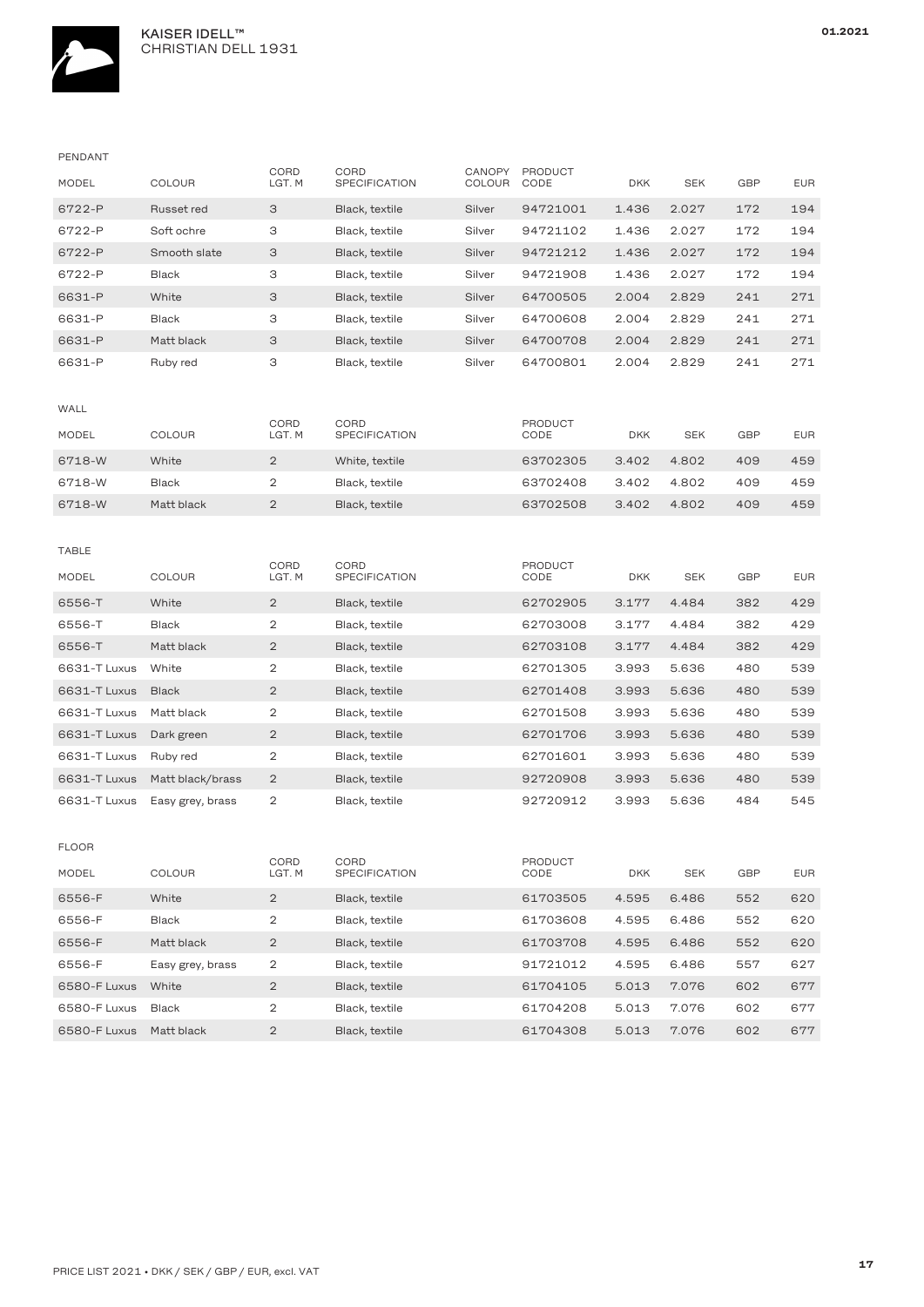

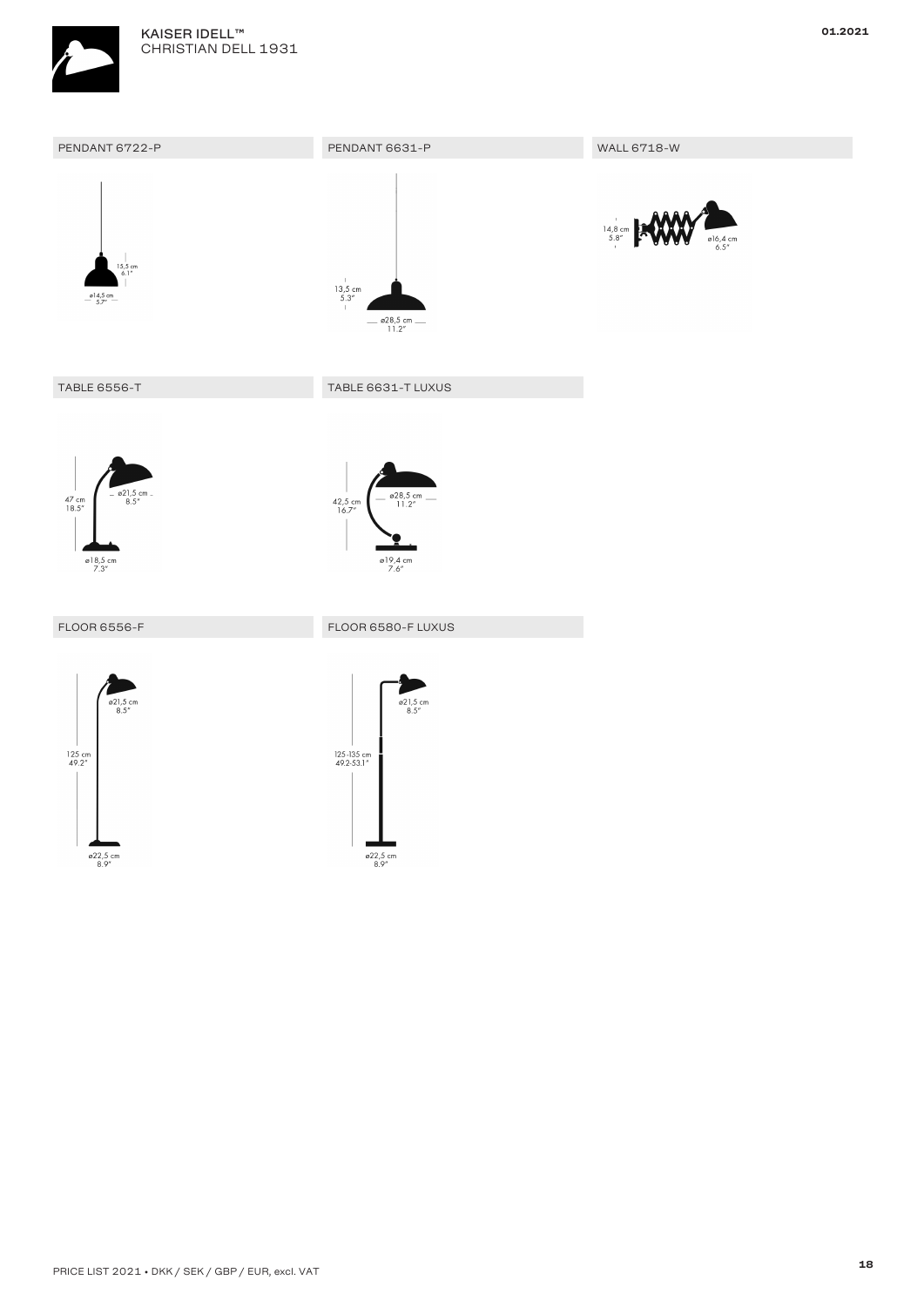

### NIGHT OWL™ NIKOLAI WIIG HANSEN 2015

The Night Owl™ consists of <sup>a</sup> conical base and oval shade, merging together to form <sup>a</sup> single unit of balanced proportions.Its organic design gives the lamp <sup>a</sup> friendly and almost human appearance – it's <sup>a</sup> lamp with <sup>a</sup> personality! Night Owl™ is suitable for standing on e.g. <sup>a</sup> sideboard, shelf, bedside table or in <sup>a</sup> window.

### TABLE

| <b>MODEL</b> | <b>COLOUR</b>     | CORD<br>LGT. M | CORD<br><b>SPECIFICATION</b> | <b>PRODUCT</b><br>CODE | <b>DKK</b> | <b>SEK</b> | <b>GBP</b> | <b>EUR</b> |
|--------------|-------------------|----------------|------------------------------|------------------------|------------|------------|------------|------------|
| Monochrome   | Midnight blue     | $\overline{2}$ | Black, PVC                   | 52698203               | 994        | 1.403      | 119        | 134        |
| Monochrome   | Smokey white      | 2              | Black, PVC                   | 52698305               | 994        | 1.403      | 119        | 134        |
| Colour/Ash   | Midnight blue/ash |                | Black, PVC                   | 52698003               | 1.250      | 1.764      | 150        | 169        |
| Colour/Ash   | Smokey white/ash  |                | Black, PVC                   | 52698105               | 1.250      | 1.764      | 150        | 169        |

## TABLE

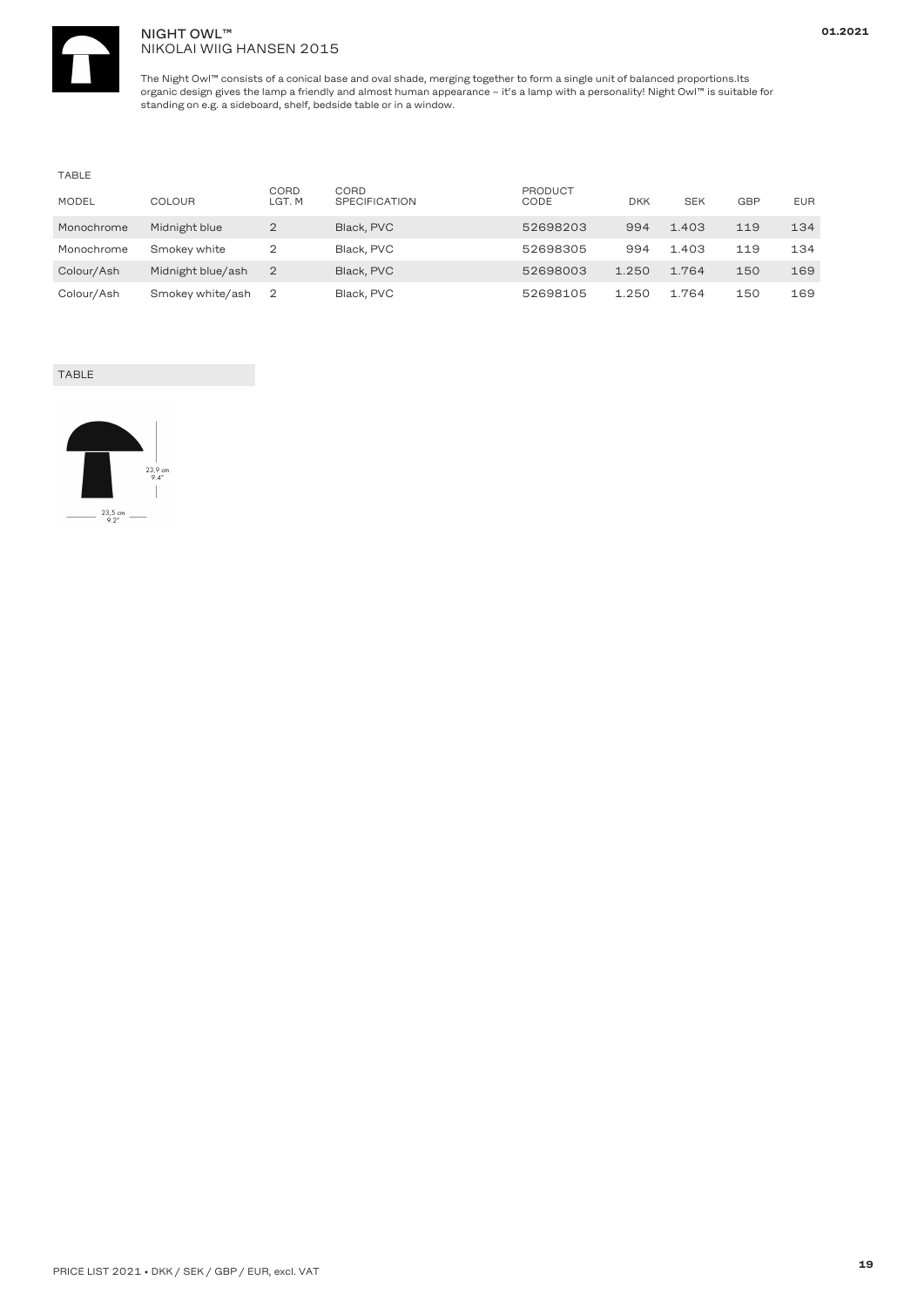

### ORIENT™ JO HAMMERBORG 1963

Orient™ was designed by Jo Hammerborg in 1963 and relaunched by Fritz Hansen in 2013. In close collaboration with the Hammerborg family, the Orient™ pendant is <sup>a</sup> flawless light design with excellent luminous efficacy, and is made from the finest quality materials. The pendants provide <sup>a</sup> soft, pleasant light without any glare.

### PENDANT

| <b>MODEL</b>   | <b>COLOUR</b>   | CORD<br>LGT. M | CORD<br><b>SPECIFICATION</b> | <b>CANOPY</b><br><b>COLOUR</b> | PRODUCT<br>CODE | <b>DKK</b> | <b>SEK</b> | <b>GBP</b> | <b>EUR</b> |
|----------------|-----------------|----------------|------------------------------|--------------------------------|-----------------|------------|------------|------------|------------|
| P1             | Aluminium/oak   | 3              | Grey, textile                | White                          | 84716372        | 1.796      | 2.535      | 216        | 242        |
| P1             | Black/rosewood  | З              | Black, textile               | <b>Black</b>                   | 34192108        | 1.668      | 2.354      | 200        | 225        |
| P1             | Copper/rosewood | 3              | Black, textile               | <b>Black</b>                   | 34192064        | 2.504      | 3.535      | 301        | 338        |
| P <sub>2</sub> | Aluminium/oak   | З              | Grey, textile                | White                          | 84716472        | 2.716      | 3.834      | 326        | 367        |
| P <sub>2</sub> | Black/rosewood  | 3              | Black, textile               | <b>Black</b>                   | 34192308        | 2.504      | 3.535      | 301        | 338        |
| P <sub>2</sub> | Copper/rosewood | З              | Black, textile               | <b>Black</b>                   | 34192264        | 3.759      | 5.306      | 451        | 507        |
| P <sub>3</sub> | Aluminium/oak   | 6              | Grey, textile                | White                          | 84716572        | 4.356      | 6.149      | 523        | 588        |
| P <sub>3</sub> | Black/rosewood  | 6              | Black, textile               | <b>Black</b>                   | 34192808        | 4.177      | 5.896      | 502        | 564        |



**01.2021**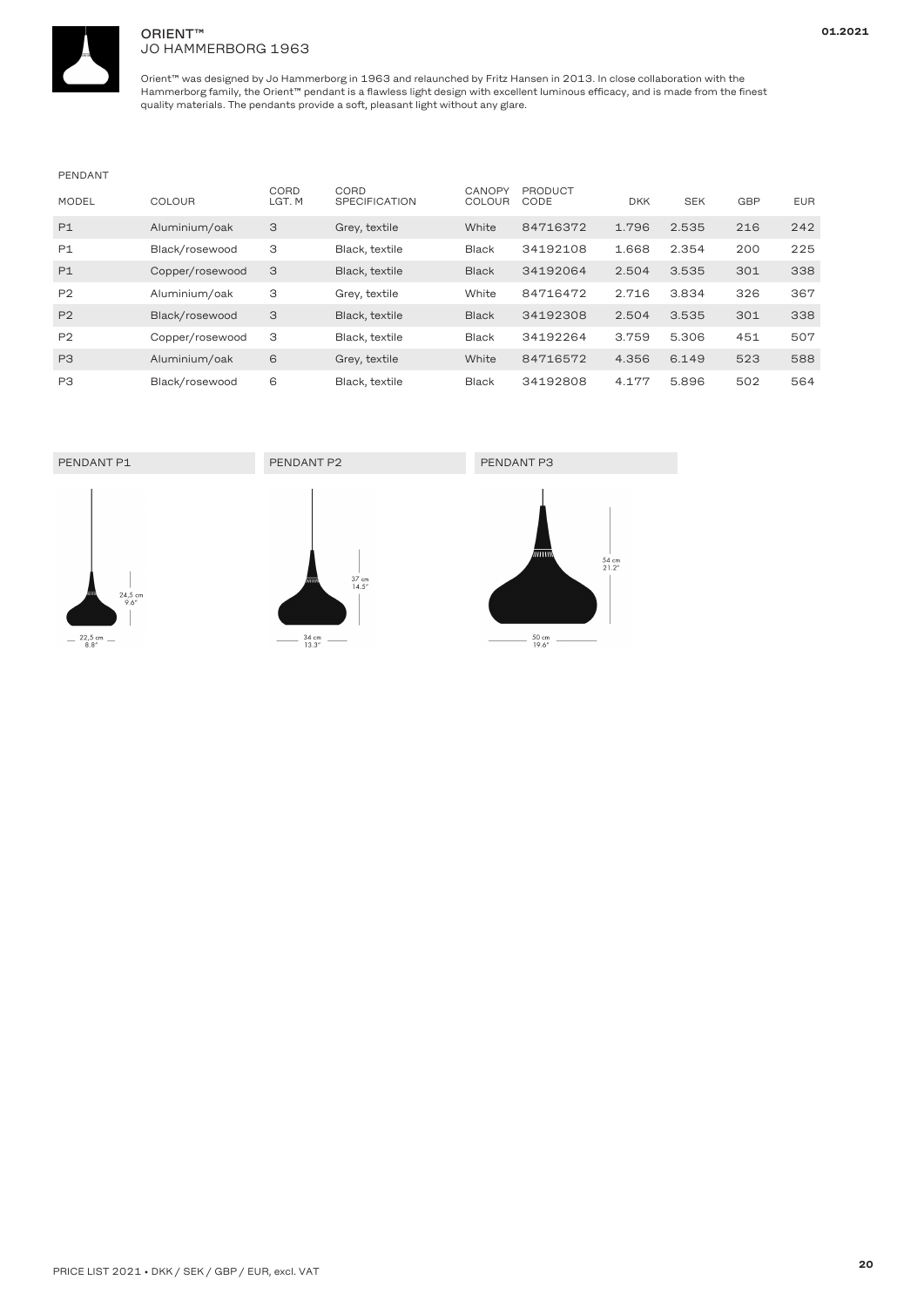

### SILHUET™ JO HAMMERBORG 1977

The beautiful Silhuet pendant is characterised by soft – almost hynotising – lines and warm brass. In 2020 Fritz Hansen reissued the Silhuet design in celebration of the Danish designer Jo Hammerborg's 100th anniversary. In homage, Hammerborg's signature and <sup>a</sup> 100-year tag are inscribed inside every pendant.

### PENDANT

| <b>MODEL</b>   | COLOUR         | <b>CORD</b><br>LGT. M | CORD<br>SPECIFICATION | CANOPY<br>COLOUR | PRODUCT<br>CODE | DKK   | SEK   | GBP | <b>EUR</b> |
|----------------|----------------|-----------------------|-----------------------|------------------|-----------------|-------|-------|-----|------------|
| P <sub>2</sub> | Polished brass |                       | Black, textile        | Black            | 94723118        | 2.396 | 3.382 | 291 | 327        |
| P <sub>2</sub> | Brushed brass  |                       | Black, textile        | Black            | 94722818        | 2.396 | 3.382 | 291 | 327        |

### PENDANT P2

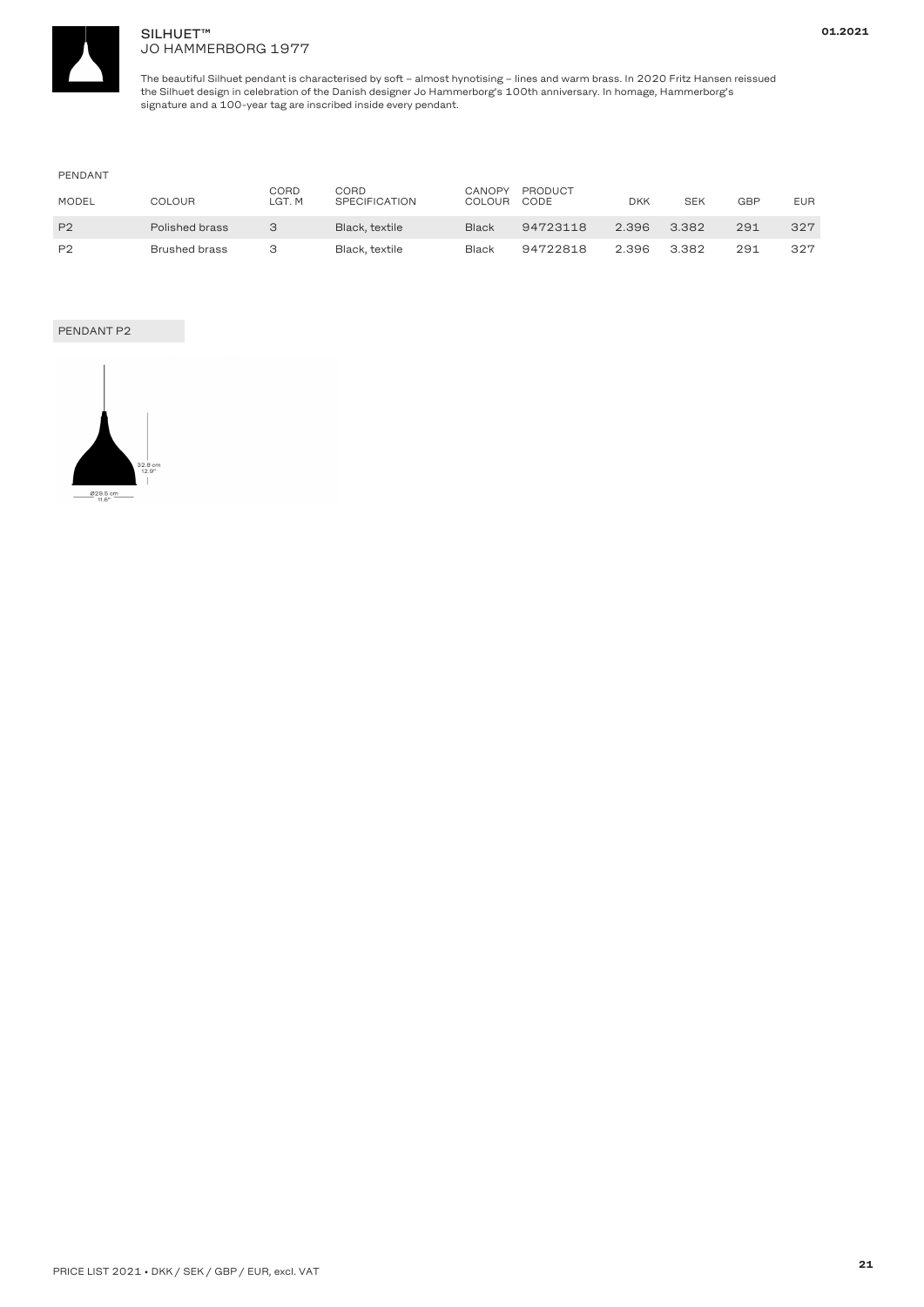

### PM-02 PAUL MCCOBB 1950

PM-02 is simple, elegant table lamp designed by an American designer with <sup>a</sup> Scandinavian design feel. This product is <sup>a</sup> continuation of Paul McCobb's Planner™ series, <sup>a</sup> line of simple, practical, moderately-priced products from the 50's. The product comes with an opal shade and with two versions of bases: Untreated solid brass (which patinates during time and with use) and black lacquered steel.

| <b>MODEL</b> | COLOUR     | CORD<br>LGT. M | CORD<br><b>SPECIFICATION</b> | PRODUCT<br>CODE | <b>DKK</b> | <b>SEK</b> | GBP | <b>EUR</b> |
|--------------|------------|----------------|------------------------------|-----------------|------------|------------|-----|------------|
| <b>PM-02</b> | Opal/black | $2.5^{\circ}$  | Black, textile               | 82719708        | 1.196      | 1.688      | 144 | 161        |
| <b>PM-02</b> | Opal/brass | 2.5            | Black, textile               | 82719518        | 1.596      | 2.253      | 192 | 215        |

### PM-02